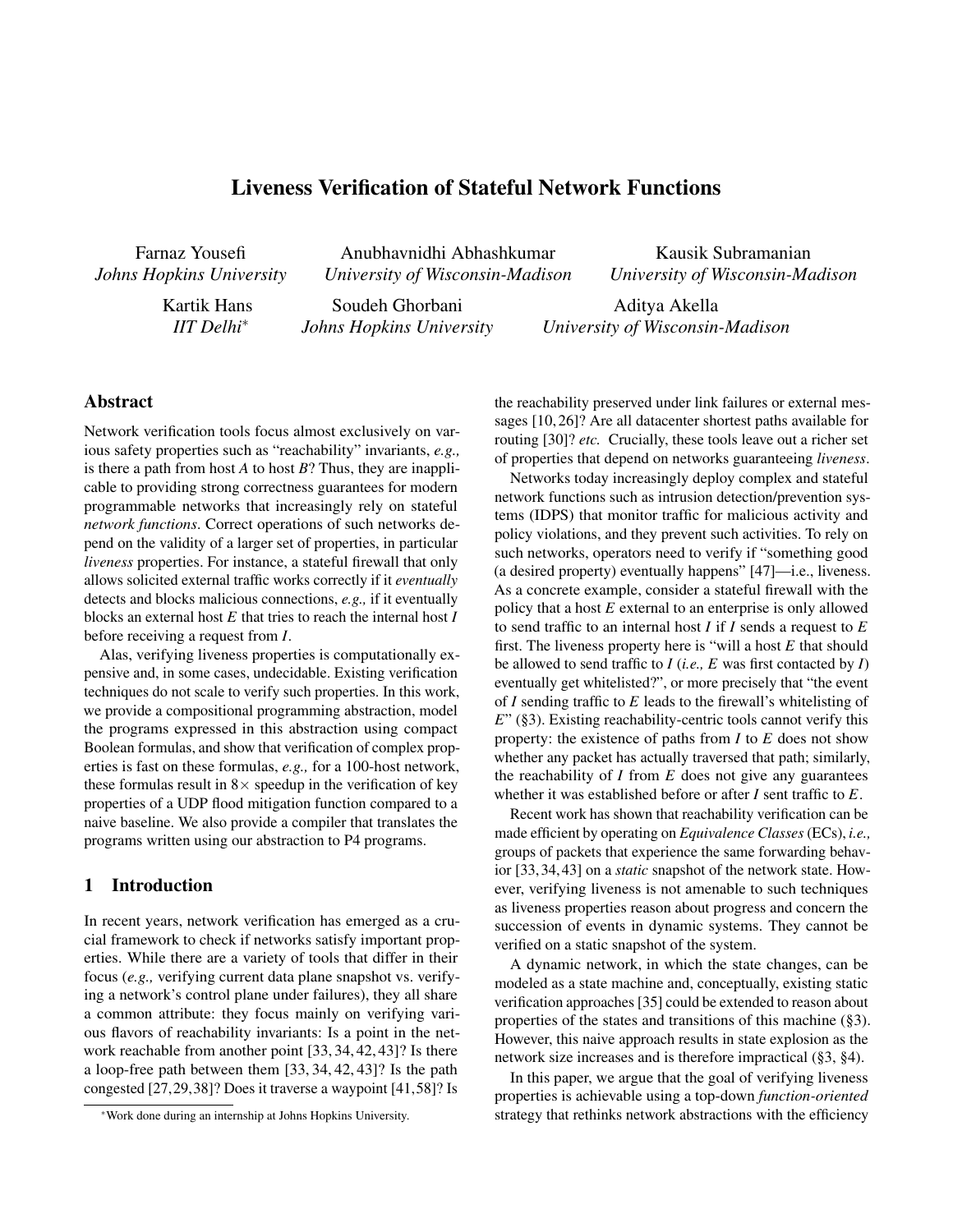of verification in mind. To realize this vision: (a) we provide network programmers with a simple, familiar *abstraction* of one big switch to express their intent. This abstraction enforces the logical separation of different network functions (§2). (b) We then *model* the program as a compact "packet-less" data structure that, unlike the common approach of modeling the forwarding behavior for classes of packets [33,34,42,43], abstracts away the explicit notion of packets and focuses instead on the entities responsible for implementing functions: packet handling rules. (c) We build and evaluate a prototype of our system.

Abstraction: We provide a unified abstraction of one big switch for both control and data planes that conceptually handles all packets. This abstraction closely resembles the simple, familiar data plane abstraction of one big switch directly connecting all hosts [36, 49]. In contrast to the data plane one-big-switch, our abstraction does not require a separate control plane to program it. To reduce verification time, we enforce a *functional decomposition* by requiring the user to implement each function using a separate logical flow table.

Modeling and verification: For verifying properties, similar to prior work [28], we focus exclusively on network behaviors *visible* to users. This enables us to model the system behavior using a compact "packet-less" data structure that abstracts away any details invisible to users, such as the hop-byhop journey of the packet inside the network [33,34,42,43,52] or even the explicit notion of packets or classes of packets (§3). The packet-less structure models changes in the forwarding behavior as Boolean transitions. We demonstrate the verification efficiency of the packet-less model experimentally (§4), *e.g.,* for a UDP flood mitigation function, within a 1,000*sec.* time-bound, it enables verifying a key liveness property (*host A is eventually blocked*) for networks that are  $3.5 \times$  larger than those verifiable with the aforementioned naive approach (extending static verification to deal with network states and dynamic transitions).

Implementation and evaluation: We develop a prototype of our design that exposes two interfaces (to express functions on the one-big-switch abstraction and specify verification properties) and a P4 compiler that converts such functions to programs executable on today's programmable devices. Our evaluations show the expressiveness of our interfaces, their low overhead, and the efficiency of our verification design, *e.g.,* for a 100-host network, the packet-less model verifies key liveness properties of a UDP flood mitigation function  $8\times$  faster than a packet-based baseline—a gap that increases with the network scale (§4).

## 2 A Unified Switch Abstraction

To simplify programming and relieve network programmers of the burden of writing distributed, multi-tier programs, we provide the abstraction of a single, centralized switch that conceptually handles *every* packet. This approach for simplifying

programming by having a single unified abstraction for both the control plane and data plane is inspired by Maple [59] and deployed in Flowlog [46]. In contrast to Maple that allows programmers to use standard programming languages and Flowlog's SQL-like language, we start with the most basic and familiar data plane abstraction in networks: one switch that directly connects all hosts. We then augment this abstraction to make it programmable. Similar to Maple and Flowlog, we proactively compile the programs written on our abstraction to control and data plane programs executable in today's networks (§4). We describe our abstraction, its distinction from the common one-big-switch abstraction, and how several canonical network functions can be programmed on it, in turn.

One-big-switch: A common data plane abstraction in networking is that of one logical switch with multiple flow tables, each containing a set of rules, that directly connects all users' hosts together [5, 32, 36, 44]. A rule generally includes: (a) a match field to match against packet headers and ingress ports, (b) priority to determine the matching precedence of rules, (c) counters that are updated when packets are matched, (d) timers that show the time that the rule will be expired and removed from the switch, and (e) actions that are executed when a packet matches the match field of an unexpired rule that has the highest priority among all unexpired rules. These actions could result in changes in the packet, dropping it, or forwarding it. We use *R*.match, *R*.priority, *R*.counter, *R*.timer, and *R*.action to denote the match, priority, counter, timer, and action of rule *R*.

Our goal is to provide a similar abstraction to this familiar abstraction while making it programmable and amenable to fast verification. In particular, rather than a static, stateless switch, the programmer should be able to implement *dynamic* functions whose behaviors change over time based on traffic. Plus, she should be able to focus solely on the high-level *functionality* that she wishes her switch to provide (*e.g.,* the firewall policies), and the provider of the abstraction is responsible for handling the low-level, distributed implementation of the functionality including reachability (*e.g.,* ensuring that all required packets are correctly forwarded through the firewall). To further assist the user in developing her desired functions, an ideal framework should also provide modular programming and separate the functionality of a program into independent modules. Towards these goals, we make the following alteration in the one-big-switch abstraction [5, 36]:

Add/delete actions: In addition to the standard SDN actions (forward, drop, *etc.*), we allow the execution of a rule to add or remove rules from the switch. As an example, to program a stateful firewall that allows an external host *E* to talk to an internal host *I* only after *I* sends *E* a request, the switch needs a rule that, upon receiving a request from *I* to *E*, alters its state to allow *E* to *I* communication.

Actions  $add(R)$  and delete(*R*) show that the execution of the rule results in, respectively, adding and deleting rule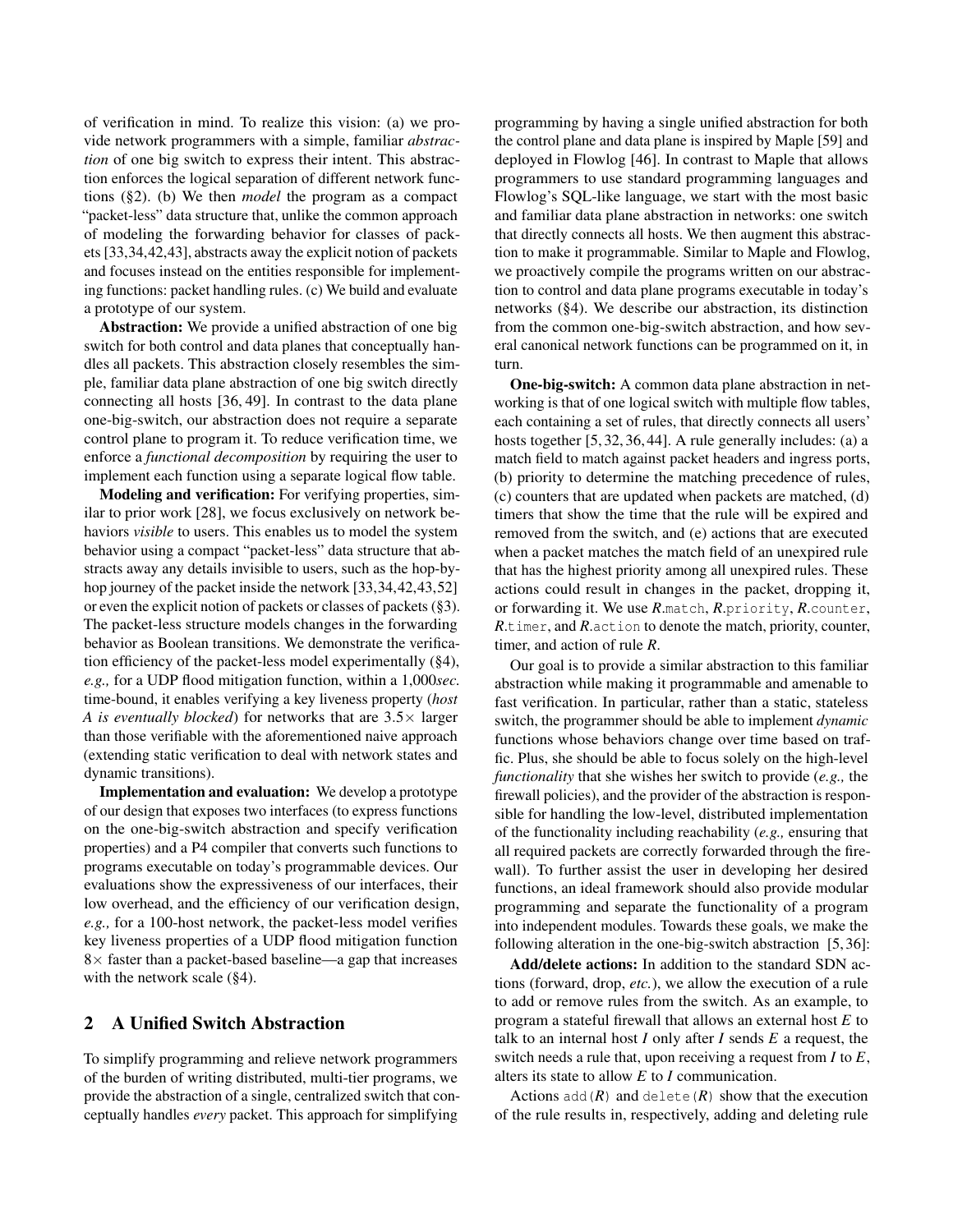|       |                | Firewall |      |                   |                                                              | <b>IDPS</b>    |        |      |                   |                              |        |
|-------|----------------|----------|------|-------------------|--------------------------------------------------------------|----------------|--------|------|-------------------|------------------------------|--------|
|       | rule           | active   | prio | match             | action                                                       | rule           | active | prio | match             | action                       |        |
|       | $R_0$          | true     | 100  | src=I, dst=E      | $delete(R_0)$ , delete $(R_1)$ , delete $(R_3)$ , send(IDPS) | $R_0$          | false  | 100  | $src = 1$         | drop()                       |        |
| $R_1$ |                | true     | 100  | src=E, dst=I      | $delete(R_0)$ , $delete(R_1)$ , $delete(R_4)$ , $drop()$     | $R_1$          | false  | 50   | src=l, dst=D      | drop(), add(R <sub>0</sub> ) | Router |
|       | R <sub>2</sub> | true     | 50   | src=I, dst=E      | send(IDPS)                                                   |                |        |      |                   |                              |        |
| $R_3$ |                | true     | 50   | $src=E$ , $dst=1$ | drop()                                                       | R <sub>2</sub> | false  | 50   | $src=I$ , $dst=F$ | send(), $add(R_1)$           |        |
| $R_4$ |                | true     | 50   | $src=E$ , $dst=1$ | send(IDPS)                                                   | $R_3$          | true   | 40   | dst=I, port=2222  | send(), $add(R2)$            |        |
|       | R <sub>5</sub> | true     | 10   |                   | send(IDPS)                                                   | $R_4$          | true   | 10   |                   | send()                       |        |
|       |                |          |      |                   |                                                              |                |        |      |                   |                              |        |

Figure 1: One-big-switch implements firewall and IDPS.

*R*. To each rule *R*, we add a boolean variable *R*.active to show if the rule is currently active on the switch, *i.e.,* packets are matched against it. As an example, the initial state  $R_0$ .active=true;  $R_1$ .active=false;  $R_0$ .action=add( $R_1$ ) shows that, unlike  $R_0$ , rule  $R_1$  is not initially active and will be activated as a result of *R*0's execution.

Actionable measurements: For a rule *Ri*, we allow users to define match fields as predicates not just on packet headers (*e.g., src*=*A*) but also as conditions in the forms of  $l_i \leq c_j < u_i$ on counters, where  $c_j$  is the  $j^{th}$  counter and  $l_i$  and  $u_i$  are constants. This condition expresses that for the rule to match a packet, the value of counter  $c_j$  should be in the  $[l_i, u_i]$  interval.<sup>1</sup> We assume that counters are bounded in the range  $[0, m)$ . Counters enable the network programmer to easily write critical network functions that depend on traffic statistics such as security applications that detect SYN flood, port scanning, DNS amplification, *etc.* [7, 16, 23] and campus network monitors [35] that block users once their usage exceeds the quota specified by the campus policy. Whenever a rule with a counter is executed on a packet, the counter value is incremented by one. We allow multiple rules to share a counter.

Other optimizations: To improve programmability and verification speed, we also perform the following optimizations: (a) *Functional decomposition:* the user is provided separate tables for each of her network functions, *e.g.,* one table for her firewall, one table for her load balancer, *etc.* If a packet matching a rule  $R$  in function  $F_1$  needs to be sent to another function  $F_2$ ,  $e.g.,$  an IDPS rule needs to send a packet to the traffic scrubber, this is expressed as  $R$ .action=send( $F_2$ ) in table *F*1. (b) *Declarative routing:* Our abstraction provides routing and forwarding as a service, that we call the *router*, to its users. This liberates the user from computing paths and updating them after infrastructure changes, such as changes in policy, topology, and addressing. The user only declares the goal that a packet should reach a destination and delegates the task of figuring out *how* this is done to the provider. Action rules send $(A)$  and send $()$  simply express the intent of the user to forward a matching packet to the endpoint with ID *A* and to the packet's destination, respectively. In our prototype, for

implementing our declarative routing service, we deploy a basic shortest path forwarding function [1]. (c) *Symbolic rule representation:* the original one-big-switch rules can express a restricted subset of predicates on explicit packet headers, *e.g.,* src-IP=10.0.0.1 A dst-IP=10.0.0.2. Declarative routing enables us to provide a higher-level abstraction to express any general predicate on sets of endpoint identities and header fields, *e.g.,* the programmer can declare a forwarding policy for packets sent to or from a set of hosts called *T* via a single rule  $R: R.\text{match} = (\text{src} = T \lor \text{dst} = T)$ ,  $R.\text{action} = \text{send}(),$ without managing low-level details such as the physical locations and IP addresses of *T*'s hosts.

The changes above turn the data plane one-big-switch abstraction into a unified abstraction that can be efficiently verified: add/delete actions and actionable measurements make the abstraction programmable, and other optimizations accelerate the verification process by reducing the program size (§4). To further assist with efficient verification, our abstraction is designed to have less expressive power than Turing-complete control plane programming languages [46] such as Floodlight [4] and Pyretic [44]. We find experimentally that despite being computationally universal, in practice, control planes perform only a limited set of operations, *e.g.,* adding and deleting rules based on traffic patterns. Our onebig-switch abstraction is designed to be capable of performing similar computations and is therefore expressive enough to program a wide range of network functions. Table 1 lists the functions of a few common control planes and recent network abstractions that we re-wrote on top of our abstraction (implementations in §8). To support the functions that cannot be expressed on top of our abstraction, such as content-based security policies, our framework allows the use of external libraries in conjunction with our abstraction. However, we can only verify the programs expressed on our abstraction.

Examples. Figure 1 shows an illustrative example where the user deploys two tables to implement a chain of two canonical functions: a stateful firewall followed by an IDPS. The first table implements a stateful firewall at the periphery of an enterprise that allows endpoint *E* (*e.g.,* as an external host) to talk to *I* (*e.g.,* as an internal host) only if *I* sends a request to *E* first. Initially, the table has high priority rules that "watch for" traffic between *I* and  $E(R_0 \text{ and } R_1)$ . If traffic from  $E$  to *I* 

<sup>&</sup>lt;sup>1</sup>If the rule only increases the value of  $c_j$  when executed without defining a condition on  $c_j$ , we assume  $l_i=0$ , and  $u_i=m$ , where *m* is the maximum value supported for counters.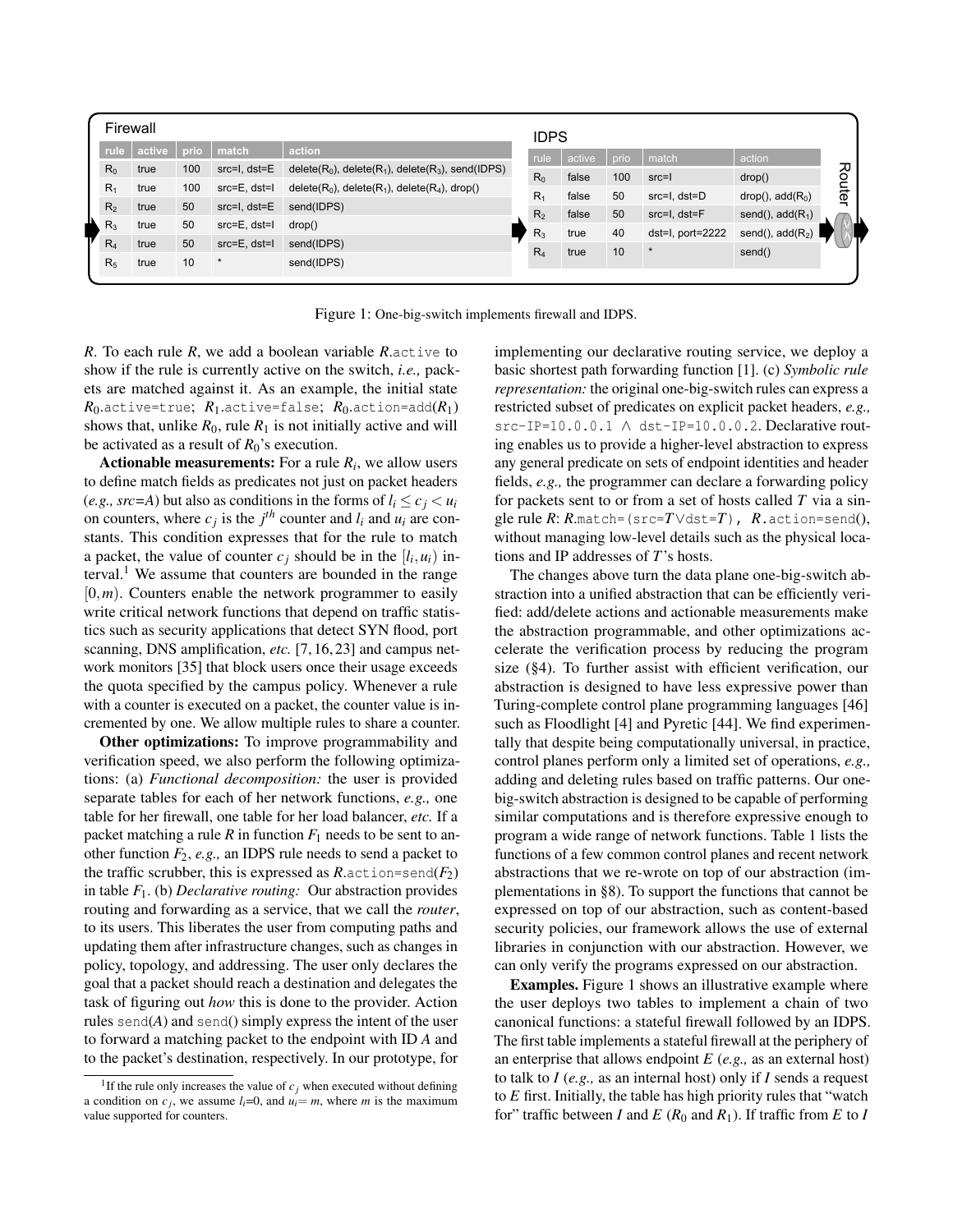|                | Monitor |       |                                                   |        |        |
|----------------|---------|-------|---------------------------------------------------|--------|--------|
| rule           | active  | prior | match                                             | action |        |
| $R_0$          |         |       | true 100 src=1, $0 \le c_0 < v_1$ send()          |        | 공<br>은 |
| $R_{4}$        | true    |       | 100 dst=1, $0 \le c_0 < v_1$ send()               |        |        |
| $R_{2}$        | true    |       | 100 src=l, $v_1 \le c_0 < v_2$ send(rate-limiter) |        |        |
| $R_{3}$        | true    |       | 100 dst=l, $v_1 \le c_0 < v_2$ send(rate-limiter) |        |        |
| $R_4$          | true    |       | 100 src=l, $v_2 \le c_0 < m$ drop()               |        |        |
| R <sub>5</sub> |         |       | true 100 dst=l, $v_2 \le c_0$ < m drop()          |        |        |
|                |         |       |                                                   |        |        |

Figure 2: One-big-switch implements a monitor.

is observed first, the execution of rule  $R_1$  drops the traffic and changes the state to block *E* from reaching *I*. Receiving traffic from *I* to *E* first, however, triggers the execution of  $R_0$  which in turn allows bidirectional traffic between *I* and *E* to pass through the firewall. Packets not discarded by the firewall are always sent to the next function, the IDPS explained below, for further monitoring. Note that when defining rules in the one-big-switch abstraction, the match fields of the rules must be defined in a way that at least one rule matches each received packet.

The second table implements an IDPS that detects and blocks Trojans. The IDPS determines if the internal host *I* is infected and needs to be blocked based on a recognizable fingerprint of a backdoor application [16] with the following sequence of operations: (i) *I* receives a connection on port 2222, (ii) *I* connects to an FTP server  $F$ , and (iii) *I* tries to connect to the database server *D*.

Initially, the table contains two active rules:  $R_3$  that matches traffic destined to *I* on port 2222, and a lower priority rule *R*<sup>4</sup> that matches all other traffic. Both rules forward the traffic to its destination. The execution of *R*3, however, corresponds with the (i) operation above. Once triggered, it activates  $R_2$ that is executed once *I* tries to reach *F* (operation (ii)).  $R_2$ 's execution, in turn, activates  $R_1$ , and once *I* tries to send traffic to *D* (operation (iii)), it gets blocked  $(R_1$  activates  $R_0$ ). Once the traffic goes through this pipeline of tables, it is handed to the router to be delivered to its destination.

Figure 2 shows another example for an application that implements a simple campus policy in which an inside-campus host *I* is allowed to send and receive data before hitting a utilization cap  $v_1$ . Once its usage exceeds  $v_1$ , but before it reaches  $v_2$ , its traffic is routed through a rate limiter. After its usage passes  $v_2$ , its access is blocked.<sup>2</sup> A survey of campus network policies shows that universities commonly deploy such usage-based rate-limiting [35]. While for simplicity, we only provide examples of linear chaining of functions in this section (*e.g.,* IDPS after firewall), our abstraction is general enough to express arbitrary dependencies between functions. An example is provided in §8.

# 3 Function Verification

A standard approach for verifying liveness properties of dynamic systems is modeling the behavior of the system as a transition system and expressing its desired properties using temporal logics. The complexity and scalability of this approach depend on the size of the state machine. In this section, we show how we can model stateful dynamic network functions as compact, Boolean "packet-less" transition systems that can be verified efficiently. In §4, we show experimentally that this approach significantly reduces the average verification time for canonical applications compared to a naive packet-based baseline.

## 3.1 Network as a Transition System

We can model the network as a *transition system*, an analytical framework for reasoning about the behavior of dynamic systems where nodes represent the states of the system (each state corresponds to a valuation of system variables) and edges represent state transitions [8]. Each transition system has a set of initial states as well as a labeling function that maps each node to a set of properties that hold in that state. More formally, a *transition system TS* is a tuple (*S, Act, I, AP, L*):

- *• S* is a set of states,
- *• Act* is a set of actions,
- $\bullet \rightarrow \subseteq S \times Act \times S$  is a transition relation,
- $I \subseteq S$  is a set of initial states,
- *• AP* is a set of atomic propositions, and
- $L : S \rightarrow 2^{AP}$  is a labeling function.

For convenience, we write  $s \rightarrow^{\alpha} s'$  instead of  $(s, \alpha, s')$ . Intuitively, a transition system starts in some initial state  $s_0 \in I$ and evolves according to the transition relation  $\rightarrow$ . That is, if *s* is the current state, then a transition  $s \rightarrow^{\alpha} s'$  is selected nondeterministically and taken, *i.e.*, the action  $\alpha$  is performed, and the system evolves from state  $s$  into state  $s'$ .

In networks, the state of the network at each point is its forwarding state (*e.g.,* rules and counters), and transitions are the events that change the state, *e.g.,* policy updates. We next show the properties that can be expressed on these transition systems, explain what makes liveness verification hard, and demonstrate how we can model the network as a compact "packet-less" transition system.

Atomic propositions: *Atomic propositions* are Booleanvalued propositions that express simple known facts about the state of the system. We define these propositions as  $(h, a)$ pairs where *h* and *a* are, respectively, an equivalence class of packets, and a list of actions  $(e.g., \text{send}(I))$ . For the network transition system *TS*, an atomic proposition  $(h, a)$  holds in a state  $s \in S$  if action *a* applies to all the packets in *h*.

Labeling function: A *labeling function L* relates a set  $L(s) \in 2^{AP}$  of atomic propositions to any state  $s \in S$ <sup>3</sup>. In the network transition system *T S*, *L* maps each state to the set

<sup>2</sup>In practice, such policies are usually enforced periodically, *e.g.,* the rules (along with their counters set to 0) are re-installed daily.

 $3$ Recall that  $2^{AP}$  denotes the power set of atomic propositions.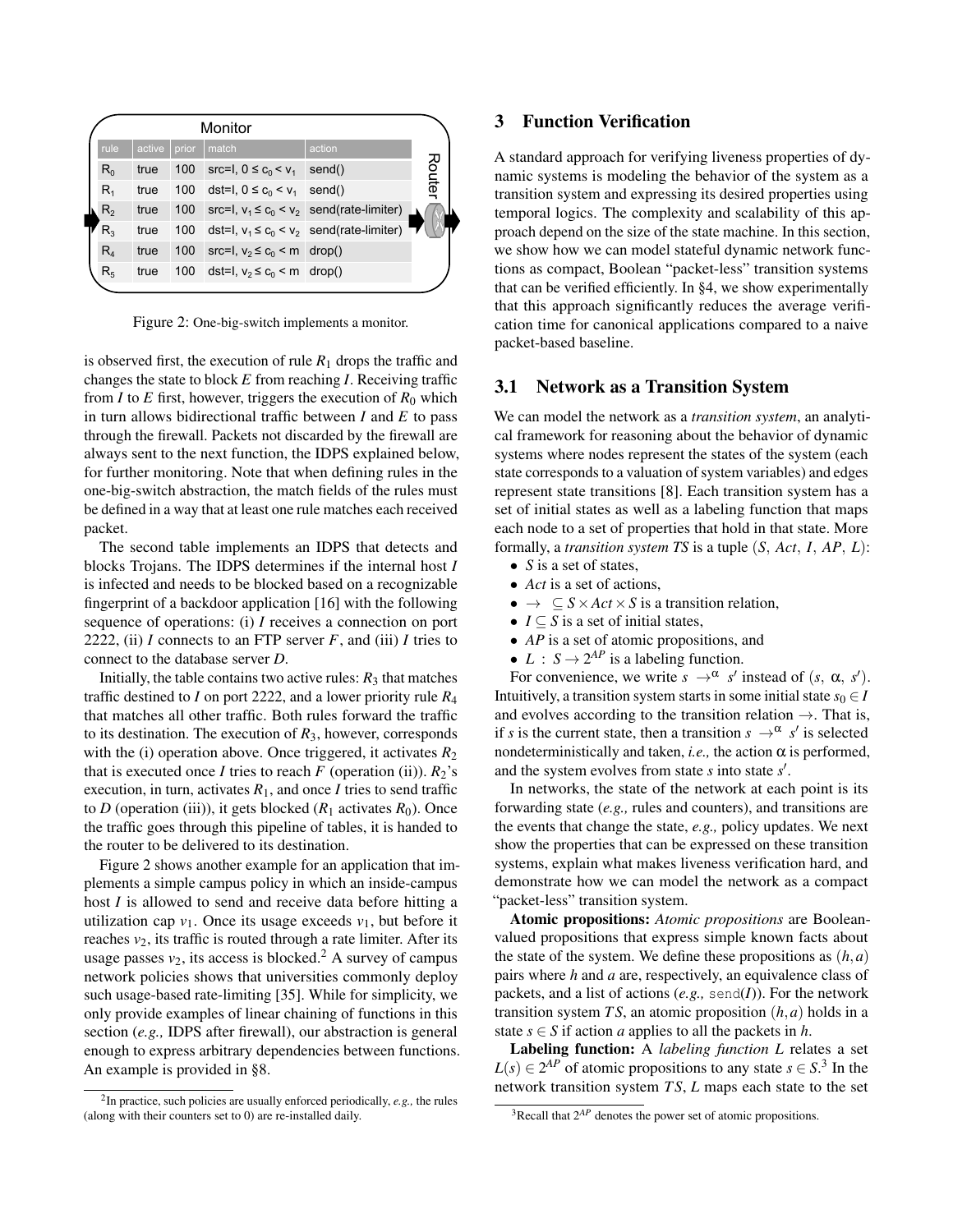of atomic propositions that hold in that state. That is, (*h,a*) exists in  $L(s)$  if the list of actions *a* is applied to all the packets in *h* in state *s*.

Properties: An execution of a program can be shown as an infinite sequence of states:  $s_0, s_1, \ldots$ , where each state  $s_i$  results from executing a single action in state  $s_{i-1}$ .<sup>4</sup> A program's behavior is the set of all such sequences. A *property* is also defined as a set of such sequences [6]. A property *holds* in a program if the set of sequences defined by the program is contained in the property [6]. A partial execution is a finite sequence of program states.

Temporal logic to express properties: Temporal logic is an extension of ordinary logic that facilitates expressing properties via adding assertions about time. Here, we adopt linear temporal logic (LTL) [19], which can express various liveness and safety properties [37, 47]. *Temporal logic assertions* are built up from atomic propositions using the ordinary logical operations  $\land$ ,  $\lor$ , and  $\neg$  and some temporal operators—if *P* and *S* are atomic propositions: (1) GP implies "now and forever" *P* holds, (2) F*P* implies "now or sometime in the future" *P* holds,<sup>5</sup> (3)  $P \rightarrow S$  shows logical implication and implies that if *P* is true now then *S* will always be true, (4) *P*U*S* implies *P* remains true "until" *S* becomes true, and (5) O*P* implies *P* holds in the "next" state. Using the above temporal operators, we can express various properties, *e.g.,* F((src=*E*  $\wedge$  dst=*I*), send(*I*)) [47] asserts that eventually *E*-to-*I* packets are delivered, *i.e., E* can eventually reach *I*.

### 3.2 Liveness vs. Safety

A key categorization of properties in distributed systems is into safety and liveness. The categorization is important as the two groups are proved using different techniques [6]. Informally, a *safety* property stipulates that some "bad thing" (deadlocks, two processes executing in critical sections simultaneously, *etc.*) never happens and *liveness* guarantees that "something good" (termination, starvation freedom, guaranteed service, *etc.*) eventually happens [47]. That is, for a property *P* to be a safety property, if *P* does not hold for an execution, then at some point, some irremediable "bad thing" must happen. Most of the properties verified in networks today are safety: if a property—such as reachability invariants (*E* is always reachable from *I*) [33, 34, 42, 43], waypoint (a certain class of traffic always traverses an intrusion detection system) [41, 58], congestion-freedom [27, 29, 38], and loop-freedom [33, 34, 42, 43]—is violated, then there is an identifiable point—such as a change in the latest snapshot of the network— at which the "bad thing" happens [6].

A partial execution  $\gamma$  is *live* for a property *P* if and only if there is a sequence of states  $\beta$  such that *P* holds in  $\gamma\beta$ . A

property for which *all* partial executions are live is a liveness property. In contrast to safety, for liveness properties, no partial execution is irremediable—it is always possible for the required "good thing" to happen in the future [6]. This makes detecting liveness violations challenging as it fundamentally requires an exhaustive search of the entire state space of the network. In the next section, we discuss our approach to overcoming this challenge by modeling networks with compact transition systems. Some examples of liveness properties in networks are (a) the intrusion detection system *eventually* detects all infected hosts, (b) all hosts *eventually* become reachable, *e.g.,* after routing convergence, and (c) showing a recognizable fingerprint of a backdoor application *leads-to* the host being blocked. More generally, "event *A* leads-to event *B*" and "event *B* eventually happens" are two classes of liveness properties [47] as it is always possible for "something good" (*i.e.,* event *B*) to happen. An example of a property that includes liveness is *total correctness* which is composed of partial correctness (the program never generates an incorrect output; a safety property) and termination (the program generates an output; a liveness property) [6].

### 3.3 Packet-less Model

Feasibility of model checking is tied inherently to handling state explosion [19]. To mitigate this problem, we try to provide a compact "packet-less" structure that models only the entities that perform the functions in the network: packet handling rules. Plus, we model rules in the most abstract form: as *Boolean* variables, abstracting away all of the attributes of rules, such as their match fields, actions, and priorities. This is in contrast to pervasive network verification techniques that model the network behavior in terms of packets and equivalence classes of packets (ECs) [34, 35, 43].

Boolean variables and formulas provide a more compact way to represent the state space of a transition system. Stateof-the-art model checkers like NuSMV [18] use symbolic techniques, such as Binary Decision Diagrams (BDDs), for efficiently exploring transition systems that have a Boolean representation. Such representations enable model checkers to explore extremely large state spaces efficiently [15]. We next explain how we can encode the behavior of dynamic network functions as packet-less models. We then show in §4 that this approach of packet-less modeling results in a significant reduction in the verification time of canonical network functions compared to a packet-based approach.

Compact, packet-less models: We initially model the network as a transition system *T S* with a single Boolean variable corresponding to each rule. This variable is true if the rule is active in the network and false otherwise. As a starting point, we abstract away counters, assuming that rules do not depend on them. (We will later refine this model to incorporate counter semantics.) Each node in this structure shows one state of the network defined by a valuation of Boolean

<sup>4</sup>Terminating executions are modeled as sequences where the last state reached by the terminating trace repeats infinitely.

<sup>&</sup>lt;sup>5</sup>Note that F is the dual of G, *i.e.*, FP is equivalent to  $\neg$ G $\neg$ P, where P is an atomic proposition [47].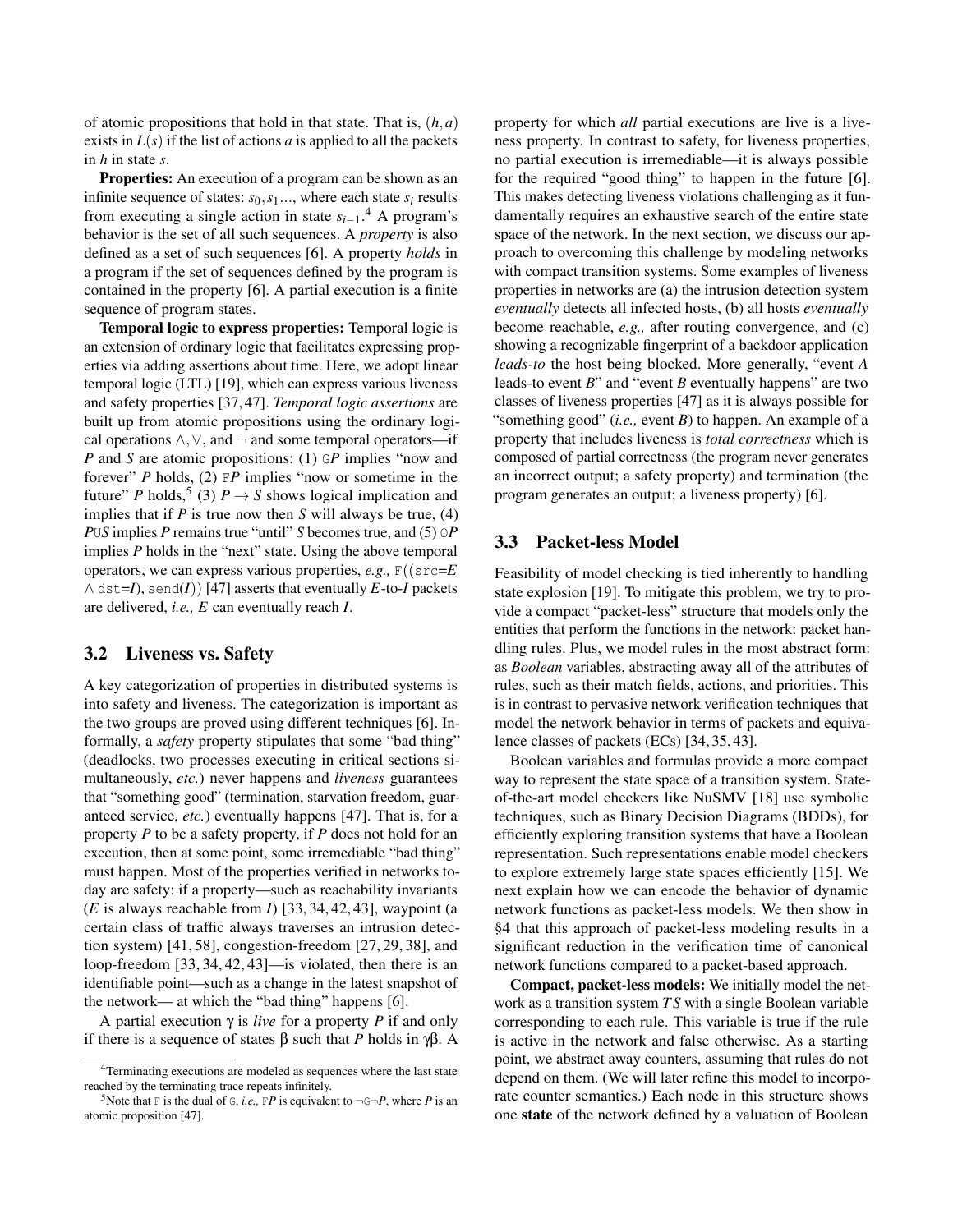

Figure 3: Packet-less models of the (a) IDPS and (b) monitor.

rule variables. *S* is the set of all these states. A rule can be *executed* in a state if, for at least one packet that it matches, it is the highest priority rule with value=true in that state. Actions are the execution of rules that update the forwarding state by adding or deleting rules, and transitions show how the state evolves as a result of these actions. If in a network state  $s \in S$ , rule  $R_i$  can be executed and its execution adds or deletes rules, then there is a transition  $s \rightarrow R_i$   $s', s' \in S$ , where for each added rule  $R_j$ ,  $R_j$ =true in *s'* and for each deleted rule  $R_k$ ,  $R_k$ =false in  $s'$ . In the initial state, the value of each  $R_i$  is equal to the initial value of  $R_i$  active in the original program. Figure 3 shows the packet-less models for the IDPS and the campus monitor functions in Figures 1 and 2 (not including labeling functions).

Despite being more efficient, not explicitly modeling packets causes some key challenges: (1) Abstracting away the notion of packets makes it challenging to incorporate the semantics of traffic statistics such as counters. (2) As §3.1 explains, properties are defined on packets and whether a property holds in a network state depends on the actions of the highest priority rule that matches the packet. Thus, it is challenging to verify properties on a structure that abstracts away any explicit notion of packets, headers, priorities, *etc.* For the IDPS function in Figure 1, for example, the packet-less model has two rules in the initial state that can match packets sent to *I* with port number 2222, as Figure 3 (a) shows. With each rule modeled as a Boolean variable, it is not possible to determine which matching rule handles a packet (and therefore verify properties). We address these challenges next.

#### 3.3.1 Boolean Formulas of Counters

The first challenge of the Boolean packet-less modeling is preserving the semantics of stateful programs with traffic counters. Recall that in packet-less models, we initially abstracted away counters. We next show how to refine these models to incorporate semantics of counters.

Refining states: To model counters, we observe that if the only variable that changes across a set of network states is a counter value and the value of this counter does not pass counter conditions, then the forwarding behavior remains the same in all those states. In the monitor function, the network behavior is identical for all counter values between 0 and *v*1. This allows us to track counter *predicates*, Boolean-valued functions on counters, instead of actual counter values. In the monitor function, we can define the following three predicates:

 $(0 \le c_0 < v_1)$ ,  $(v_1 \le c_0 < v_2)$ , and  $(v_2 \le c_0 < m)$ . In the initial state, only the first predicate,  $(0 \le c_0 < v_1)$ , is true.

The fact that the forwarding behavior is determined not by exact counter values but by counters passing thresholds makes counters amenable to *predicate abstraction*, a powerful technique to mitigate the challenges of verifying programs with large base types such as integers [19]. This technique reduces the size of the model by tracking only predicates on data and eliminating invisible data variables.

Concretely, counter conditions partition an interval into subintervals that may have distinct forwarding behaviors. Let  $R_i$  be a rule that depends on the  $j^{\text{th}}$  counter,  $c_j$ , *i.e.*, it is active if *c<sub>i</sub>*'s value is in the  $[l_i, u_i)$  range, and  $P_i = \text{order}(\cup_i (l_i \cup u_i)),$ *i.e.,* an ordered list (in non-decreasing order) of all lower and upper bounds of all rules that depend on  $c_j$ ,  $P_{j,k}$ ,  $l_{j,k}$ , and  $u_{j,k}$ denote, respectively, the  $k^{\text{th}}$  subinterval of counter  $c_j$ , its lower bound, and its upper bound. In the monitor program,  $P_{0,0}$  =  $[0, v<sub>1</sub>)$  is the first subinterval of the first counter,  $l<sub>0.0</sub> = 0$ , and  $u_{0,0} = v_1$ . When the counter value is in this subinterval, rule *R*<sub>0</sub> can handle packets as its counter conditions,  $(l_0 \le c_0 < u_0)$ , are satisfied, *i.e.*,  $(l_0 \le l_{0,0}) \wedge (u_{0,0} \le u_0)$  where  $l_0 = 0$  and  $u_0 = v_1$ .  $R_2$ , on the other hand, cannot handle packets because its counter conditions are not satisfied in this subinterval, *i.e.,*  $(l_2 \nleq l_{0,0}) \wedge (u_{0,0} \nleq u_2)$  where  $l_2 = v_1$  and  $u_2 = v_2$ .

We refine *TS* by adding a Boolean variable  $R_i'$  for every rule  $R_i$ . Our goal is to set the value of this variable to true in a state *s* if the counter conditions of *Ri* are satisfied in *s* and to false otherwise. For any rule  $R_k$  that does not depend on counters,  $R'_k$ =true.<sup>6</sup> The numbers in  $P_j$  are the only places where  $R'_i$  variables of the rules that depend on  $c_j$  can change. In the monitor program,  $P_0 = [0, v_1, v_2, m]$  lists the only points in the  $[0, m)$  range where the condition of a rule that depends on counter  $c_0$  such as  $R_0$  can transition from true to false and vice versa.

For each counter  $c_i$  in a state in the packet-less model, we partition the state into  $|P_i| - 1$  states, where  $|P_i|$  is the number of points in  $P_j$ , *e.g.*,  $P_0=4$  in the monitor example. Each of these  $|P_j| - 1$  states corresponds to one subinterval. Suppose that  $R_i$  is a rule that depends on counter  $c_j$ , *i.e.*,  $R_i$ can handle packets when the value of the counter satisfies its counter conditions:  $l_i \leq c_j < u_i$ . The value of  $R'_i$  in each refined state should show whether the counter conditions of rule  $R_i$  are satisfied in the corresponding subinterval  $P_{j,k}$ :  $R'_{i} = ((l_{i} \leq l_{j,k}) \land (u_{j,k} \leq u_{i})).$ 

In any given state  $s \in S$  and for a subinterval of  $P_{j,k}$ , the network behavior is determined by the rules that (a) are active in that state  $(i.e., R_i = \text{true})$  and (b) either do not depend on counters or their counter conditions are satisfied in that subinterval  $(i.e., R'_i = \text{true}), e.g.,$  in the monitor example's initial state,  $R_0$ and  $R_1$  are active (*i.e.*,  $R_0=R_1$ =true) and their counter conditions are satisfied in the first subinterval  $P_{0,0} = [0, v_1)$  (*i.e.*,

 $6$ Note that it is possible to avoid defining these variables for the rules that do not depend on counters. We define these variables for all rules here for ease of exposition.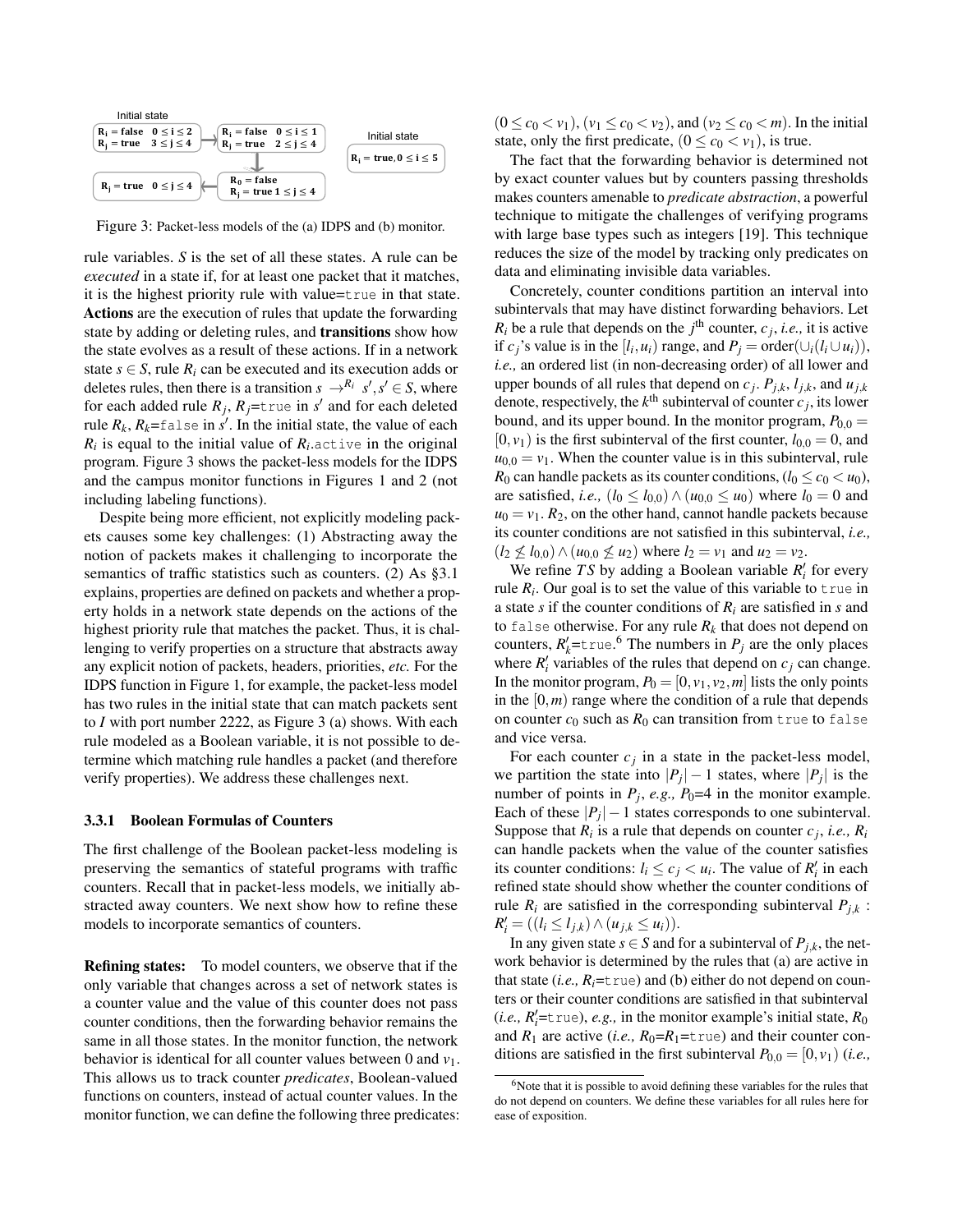

Figure 4: The refined structure for the monitor function.

# *R*<sup> $\prime$ </sup><sub>1</sub>=true).

In summary, the set of variables in the packet-less model *TS* includes a pair of Boolean variables  $R_i$  and  $R'_i$  for each rule. The values of these variables at any point define the state of the packet-less model at that point. In the initial state, for every rule  $R_i$ , the value of  $R_i$  is equal to  $R_i$ , true in the original program. In the initial state,  $R'_i$  =true *iff*  $R_i$  either does not depend on any counters or if it depends on counter  $c_j$  and its counter conditions are satisfied in the first subinterval of *cj*,  $P_{i,0}$ *, i.e.,*  $((l_i \leq l_{i,0}) \wedge (u_{i,0} \leq u_i)).$ 

In the refined model, a rule  $R_i$  can be *executed* in a state if (a) for at least one packet that  $R_i$  matches, it is the highest priority rule, (b)  $R_i$  is active in that state (*i.e.*,  $R_i$ =t rue), and (c)  $R_i$  either does not depend on any counters or its counter conditions are satisfied in that subinterval (*i.e.*,  $R'_i$ =true).

**Transitions in the refined model:** Let  $s_k$  and  $s_{k+1}$  be, respectively, the  $k^{\text{th}}$  and  $(k+1)^{\text{th}}$  refined state if state *s* is refined for counter  $c_j$ , *i.e.*, the states representing the Boolean formulas for subintervals *k* and  $k+1$  of  $P_j$ . We add a transition from state  $s_k$  to state  $s_{k+1}$  if there is at least one rule  $R_i$  that depends on  $c_j$  and can be executed in  $s_k$ . The reason is that  $c_j$  increases monotonically so if a counter-dependent rule can be executed in  $s_k$ , it can result in  $c_j$  transitioning to the next subinterval (corresponding to state  $s_{k+1}$ ). For each transition  $s \rightarrow \alpha s'$  in the original packet-less model before refinement, where  $\alpha$  is the execution of a rule  $R_i$  that adds or deletes rules, there is a transition  $s_k \rightarrow \alpha s'_k$  if  $R_i$  can be executed in  $s_k$ . As before, for each added rule  $R_j$  that  $R_i$  adds,  $R_j$ =t rue in  $s'_k$  and for each rule  $R_k$  that  $R_i$  deletes,  $R_k$ =false in  $s'_k$ . Figure 4 shows the Boolean packet-less states and the transitions for the monitor function in Figure 2 (see Figure 3 (b) for its corresponding pre-refinement packet-less model). There is a transition from the initial partitioned state (in which  $R'_0 = R'_1 =$ true) to a state in which  $R'_0 = R'_1 = \text{false}$ , reflecting the fact that the network state evolves from an initial state that satisfies the counter conditions of these rules to one where the counter conditions of these rules are no longer satisfied. If the program has multiple counters, the state and transition refinements are performed sequentially for each counter.

#### 3.3.2 Boolean Formulas of Properties

We explained earlier how we could express *atomic propositions* in terms of packets and the desired actions on them. Properties are built out of atomic propositions, and in a transition

system such as the packet-based model in prior work [35], the atomic proposition  $(h, a)$  holds for a state *iff* the list of actions *a* is applied to all the packets in *h* in that state. The second challenge of packet-less modeling is evaluating a proposition on Boolean packet-less models. In this part, we explain how an (*h,a*) proposition can be expressed as a Boolean formula on rules exploiting a priori known rule priorities.

We say that a rule *Ri* can be *applied* if (a) *Ri* is active, *i.e.,*  $R_i$ =true and (b)  $R_i$  either does not depend on any counters or its counter conditions are satisfied, *i.e.*,  $R'_i$ =true. For a rule to be executed, in addition to satisfying the conditions above, for at least one packet that it matches, it should be the highest priority rule.

Let  $W_{0,n} = [R_0, R_1, ..., R_n]$  and  $W'_{0,n} = [R'_0, R'_1, ..., R'_n]$  be, respectively, the list of rules  $R_i$  and the list of variables  $R'_{i}$ , sorted in non-increasing order of the priorities of  $rule, i.e., R_i$ .priority  $\geq R_j$ .priority,  $R'_i$ .priority  $\geq$  $R'_j$  . priority if  $i < j$ . Our goal is to express whether a proposition holds in a state as a Boolean formula on this list. We achieve this with a recursive function: Let  $K((h, a), W_{0,n}, W'_{0,n})$ be a function that is true if  $W_{0,n}$  and  $W'_{0,n}$  satisfy the proposition  $(h, a)$  and false otherwise. For the two special cases, where  $(1)$  *h* is empty and  $(2)$  *h* is not empty and the list of rules is empty, we assume that  $K((h, a), W_{0,n}, W'_{0,n})$  evaluates to, respectively, true and false because any condition holds for a non-existing packet (item (1) above,  $h = \emptyset$ ) and an empty set of rules does not satisfy any conditions for packets (item (2) above,  $h \neq \emptyset$  and the list of rules=[]). In other conditions, we have the following cases:

**Case 1:** If the highest priority rule  $R_0$  matches some packets in *h*, *i.e.*, if  $(h \cap R_0.$  pkts)  $\neq \emptyset$ , where  $R_i.$  pkts denotes the set of packets that  $R_i$  matches, and its action includes the actions in the proposition, *i.e.*,  $a \subset R_0$ . action, then for the proposition to hold, one of these two conditions should hold (a) either  $R_0$  can be applied  $(R_0 \wedge R'_0)$  and for all the packets of  $h$  that do not match  $R_0$ , the proposition should hold for the next, lower-priority matching rules, *i.e.,*  $(R_0 \wedge R'_0) \wedge (K((h-R_0. \text{pkts}, a), W_{1,n}, W'_{1,n})),$  or (b)  $R_0$  cannot be applied  $(\neg (R_0 \land R'_0), R_0$  either is not installed in the network or its counter conditions are not satisfied), but in this case, for all the packets of *h*, the proposition should hold for the next, lower-priority matching rules, *i.e.*,  $\neg (R_0 \land R_0') \land$  $(K((h,a), W_{1,n}, W'_{1,n}))$ . In other words,  $K((h,a), W_{0,n}, W'_{0,n}) =$  $((R_0 \wedge R'_0) \wedge (K((h - R_0. \text{pkts}, a), W_{1,n}, W'_{1,n}))) \vee (\neg(R_0 \wedge$  $R'_{0}$ )  $\wedge$   $(K((h,a),W_{1,n},W'_{1,n}))).$ 

**Case 2:** If the highest priority rule  $R_0$  matches some packets in *h*, *i.e.*, if  $(h \cap R_0, \text{pkts}) \neq \emptyset$ , and its action does not include the actions in the proposition, then for the proposition to hold, it should not be possible to apply *R*0, *i.e.,*  $\neg(R_0 \land R_0')$ . Otherwise, it matches the packets but does not apply the intended actions on them. Plus, for all the packets of *h*, the proposition should hold for the next, lowerpriority matching rules, *i.e.*,  $K((h, a), W_{0,n}, W'_{0,n}) = \neg(R_0 \land R_0)$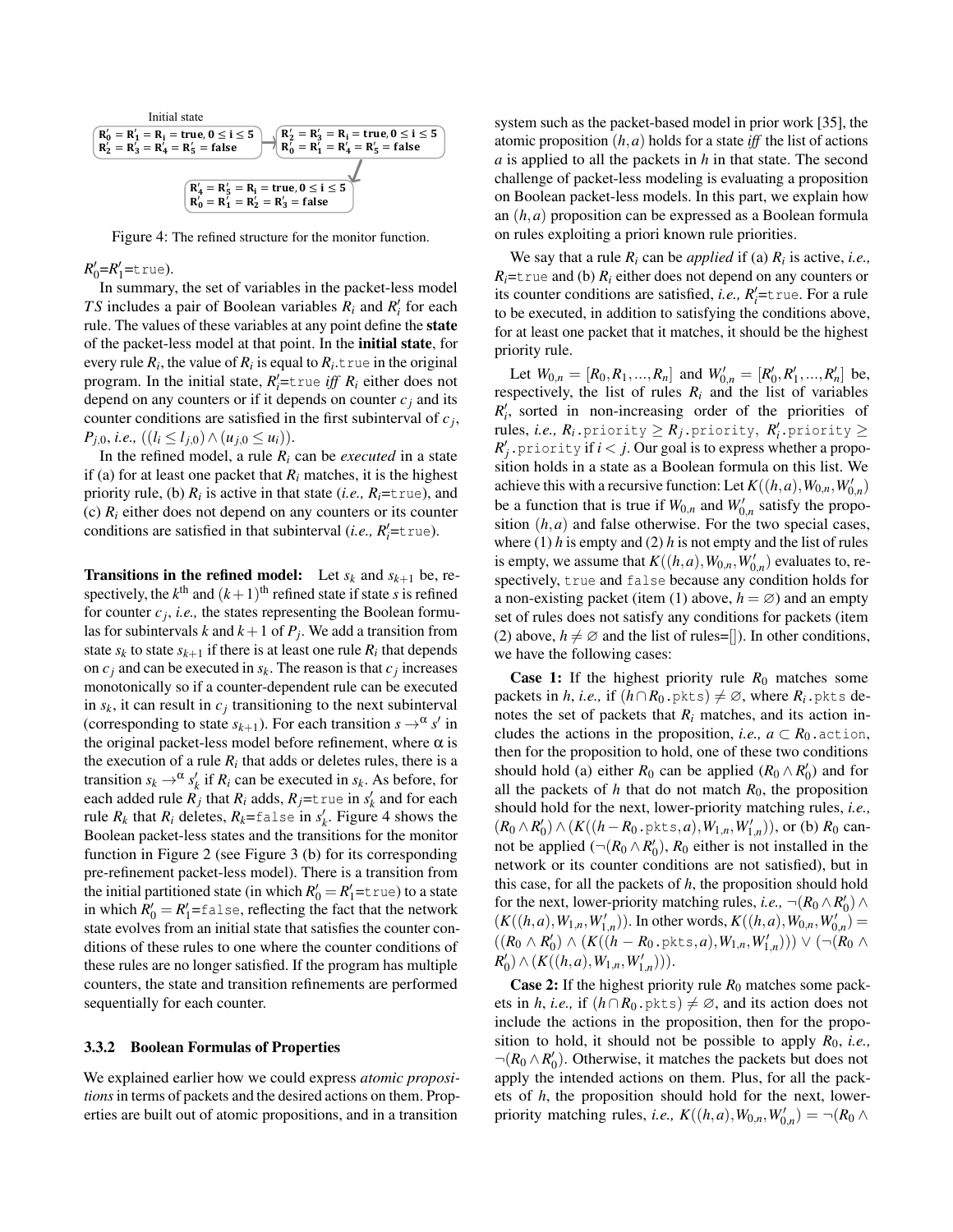$R'_{0}$ )  $\wedge$   $(K((h,a),W_{1,n},W'_{1,n})).$ 

**Case 3:** If the highest priority rule  $R_0$  does not match any packets in  $h$ , then irrespective of whether  $R_0$  can be applied or not, for all the packets of *h*, the proposition should hold for the next, lower-priority matching rules, *i.e.,*  $K((h, a), W_{0,n}, W'_{0,n}) = K((h, a), W_{1,n}, W'_{1,n}).$ 

Applied recursively to the ordered list (according to priority) of all rules in the network,  $K((h,a),W_{0,n},W'_{0,n})$  expresses the proposition  $(h, a)$  as a Boolean formula on  $R_i$  and  $R_i$ ' variables. As an example, in the IDPS function of Figure 1, the proposition  $((src=I,dst=E),send() )$  is translated to

$$
K(((\text{src} = I, \text{dst} = E), \text{send}(), W_{0,4}, W'_{0,4}) =
$$
  
\n
$$
\neg(R_0 \land R'_0) \land (K(((\text{src} = I, \text{dst} = E), \text{send}(), W_{1,4}, W'_{1,4})) =
$$
  
\n
$$
\neg(R_0 \land R'_0) \land K(((\text{src} = I, \text{dst} = E), \text{send}(), W_{2,4}, W'_{2,4}) =
$$
  
\n
$$
\neg(R_0 \land R'_0) \land K(((\text{src} = I, \text{dst} = E), \text{send}(), W_{3,4}, W'_{3,4}) =
$$
  
\n
$$
\neg(R_0 \land R'_0) \land K(((\text{src} = I, \text{dst} = E), \text{send}(), W_{4,4}, W'_{4,4}) =
$$
  
\n
$$
\neg(R_0 \land R'_0) \land
$$
  
\n
$$
((R_4 \land R'_4) \land K((\text{src} = I, \text{dst} = E), \text{send}(),[])) \lor
$$
  
\n
$$
(\neg(R_4 \land R'_4) \land K(((\text{src} = I, \text{dst} = E), \text{send}(),[]))) =
$$
  
\n
$$
\neg(R_0 \land R'_0) \land (R_4 \land R'_4).
$$

This Boolean formula results from applying the rules specified in cases  $(2)$ ,  $(3)$ ,  $(3)$ ,  $(3)$ ,  $(1)$ , and the first two special cases, respectively. It has different truth values in different states in Figure 4 depending on the truth values of rules in those states,  $e.g.,$  it is true in the initial state  $S_0$ where  $R_0$ =false and  $R_4$ =true, meaning that the assertion  $((src=I,dst=E),send()$ ) holds (*I* may talk to *E* in this state), but is false in the final state (*I* is blocked), where  $R_0$ =true and  $R_4$ =true. Note that  $R'_i$  variables are always true in this example as the rules do not depend on counters.

In the network transition system *T S*, labeling function *L* maps each state to the set of atomic propositions that hold in that state. That is,  $(h, a)$  exists in  $L(s)$  if the list of actions *a* is applied to all the packets in *h* in state *s*, *i.e.,*  $K((h, a), W_{0,n}, W'_{0,n})$ =true where  $W_{0,n}$  and  $W'_{0,n}$  are, respectively, the list of rules  $R_i$  and the list of variables  $R'_i$  (sorted in non-increasing order of rule priorities) in *s*.

### 4 Implementation and Evaluation

To evaluate the performance of our design, we build a prototype that enables network operators to program and verify their functions and a compiler that converts these functions to programs executable on programmable switching ASICs. After a brief overview of our prototype, we show that our network abstraction and specification language are expressive and impose only minimal overhead. We also show that compared to a packet-based baseline, the packet-less model's verification of different properties is faster and more scalable, *e.g.,* for a network with 100 hosts, the packet-less model results in  $8 \times$  speedup in the verification of liveness properties

of a UDP flood mitigation function compared to the packetbased model.

### 4.1 Implementation

Interfaces: Our system exposes two interfaces: a *one-bigswitch* interface that enables a network operator to program her functions on our abstraction (§2) and a *specification* interface that allows her to express her desired properties (§3). Our *generator* then automatically builds the packet-less model and the Boolean formula representing the specification as explained in §3 and interacts with NuSMV, a state-of-the-art model checker [18], to verify specification properties.

Compiling the abstraction to P4 programs: P4 [14] is a language for expressing the packet processing of programmable data planes. Along with the programmable data plane, the control plane is responsible for populating the tables defined by the P4 program. We build a compiler to compile a one-big-switch program using our abstraction to a P4\_16 program for the P4 behavioral model [3], an open-source programmable software switch. Along with the software switch, we develop a control plane which adds and deletes table rules. We describe some of the salient features of the compilation:

(a) Functional decomposition: We map each table in the abstraction to a P4 table, whose match fields and actions are constructed using the rules in the table. Network function traversal policies are implemented using P4 control flow constructs, *e.g.*, to traverse a firewall table fw conditionally:

$$
\begin{array}{ll}\n\text{if } (\text{meta}.\text{visit\_fw}) == 1) \\
& \text{fw}.\text{apply}();\n\end{array}
$$

where meta.visit fw is a metadata variable used by the tables before the firewall table to ensure the packet goes through the firewall table.

(b) Actionable measurement: We use P4's registers to support incrementing and matching on counters shared across multiple rules. If a table in the abstraction uses counters, we create a separate P4 table which is responsible for updating the shared counters and transferring the counter state to metadata such that the function table can use the value for matching. This helps us confine register accesses to a single table. Thus, packet processing can happen at the line rate [54].

(c) Add/delete actions: Currently, P4 data planes do not support add/delete actions, *i.e.,* rule actions that add or delete other table rules, due to hardware limitations of existing platforms. We support this functionality by cloning the packet [55] to the control plane, acting similar to the PacketIn functionality in OpenFlow [2]. When a rule in the program has an add/delete action, our switch program clones the packet in the data plane and sends it to the switch-local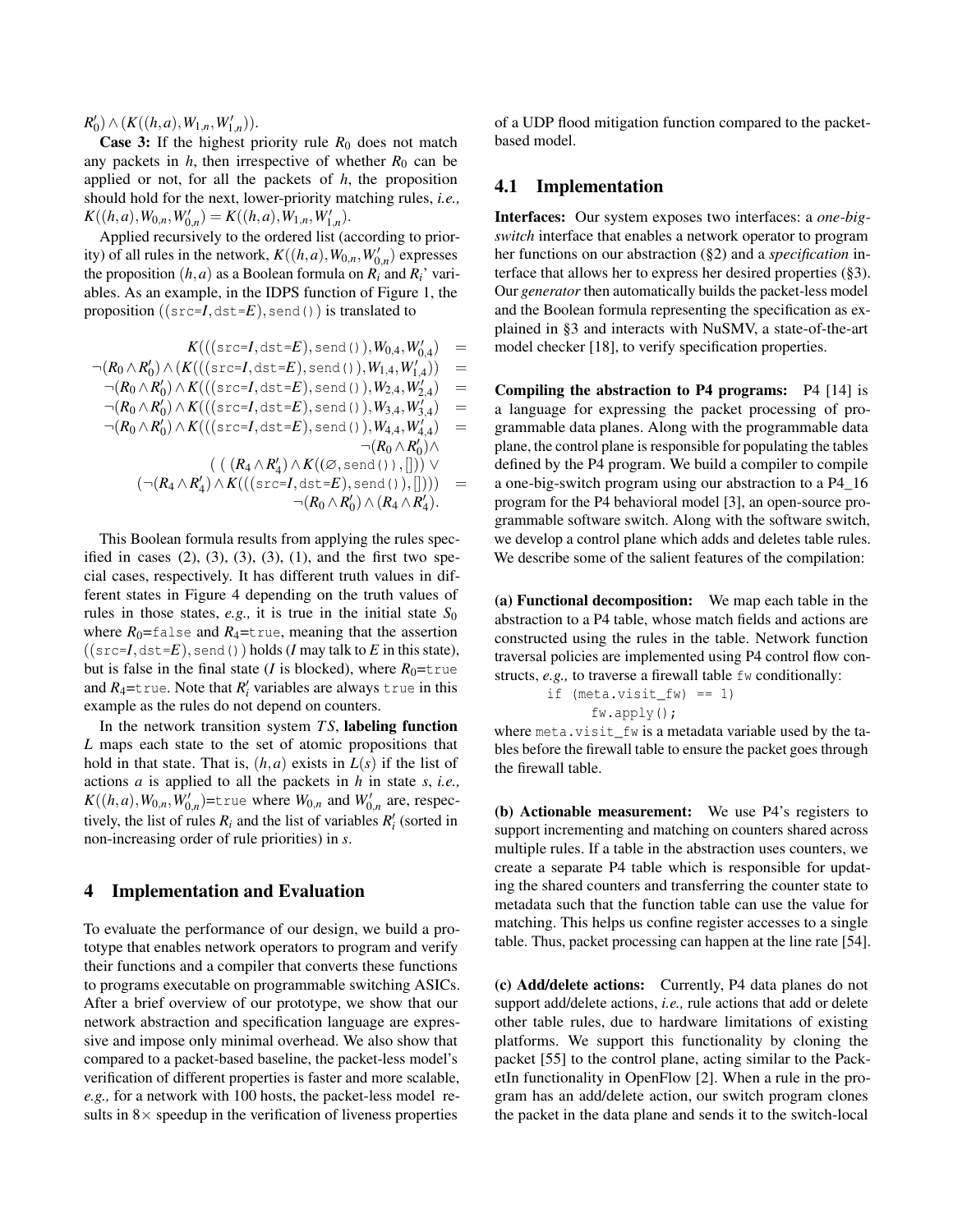| Function source           | Function                     | One-big-switch<br>Loc | Packets calling<br>controller [%] | P <sub>4</sub> L <sub>o</sub> C | Compilation<br>time[ms] |
|---------------------------|------------------------------|-----------------------|-----------------------------------|---------------------------------|-------------------------|
|                           | Simple counter               |                       |                                   | 144                             | 1.8                     |
|                           | Port knocking                |                       | $6 \times 10^{-3}$                | 133                             | 1.8                     |
| Pyretic [44]/Kinetic [35] | Simple firewall              |                       |                                   | 128                             | 1.6                     |
|                           | IP rewrite                   |                       |                                   | 134                             | 1.8                     |
|                           | Simple rate limiter          |                       |                                   | 141                             | 2.1                     |
| Floodlight [4]            | Firewall/ACL                 | $\mathfrak{D}$        | $\Omega$                          | 132                             | 1.7                     |
| Chimera [13]              | Phishing/Spam detection      | 3                     | $6 \times 10^{-3}$                | 151                             | 2.3                     |
|                           | Simple stateful firewall     |                       | 0.3                               | 133                             | 2.1                     |
|                           | FTP monitor                  |                       |                                   | 135                             | 2.1                     |
| <b>FAST</b> [45]          | Heavy-hitter detection       |                       |                                   | 148                             | 2.0                     |
|                           | Super spreader detection     |                       |                                   | 148                             | 2.0                     |
|                           | Sampling based on flowsize   | O                     |                                   | 189                             | 2.5                     |
|                           | Elephant flow detection      |                       |                                   | 182                             | 2.4                     |
| Bohatei [23]              | DNS amplification mitigation | 3                     | $7 \times 10^{-3}$                | 135                             | 1.9                     |
|                           | UDP flood mitigation         |                       |                                   | 148                             | 1.8                     |

Table 1: Applications written on one-big-switch.

control plane; the control plane (which we also generate) then adds/deletes table rules as decided by the add/delete actions in the program. This approach has the overhead of punting some packets (specifically, first packets in a connection matching specific rules) to the local switch CPU—this is a cost we pay for lack of data plane support for add/delete actions.

### 4.2 Evaluation

Expressiveness: Despite its simplicity, our one-big-switch abstraction enables developers to express a broad range of applications and network functions. Table 1 shows a list of functions that we have developed in our framework. Full descriptions of these programs are provided in §8. Network policies can be succinctly expressed on our one-big-switch abstraction in only a few lines of code (column 3 in Table 1), *e.g.,* a simple stateful firewall policy that allows only the traffic whose connection was initiated by a host in a given department can be expressed in 3 lines of code on the onebig-switch abstraction. The compiled P4 code of the same policy is expressed in 133 lines of code (comprising of 100 lines of boilerplate code for headers and parsers) and  $~50$ lines of code for the P4 control plane for cloning the packets at the data plane and adding rules from the control plane. Various specification properties, including the most common specification patterns in practice [21], can also be specified in the temporal logic presented in §3.

Limited overhead: Add/delete actions of our abstraction are not directly supported in the switching ASIC today. Our P4 compiler implements these by involving the controller whenever a rule has such actions. To measure the overhead of involving the controller, we deploy the functions listed in Table 1 and replay a packet trace of a university datacenter [12], with over 102*K* packets and 1,791 IP addresses and measure the frequency of calling the controller. This overhead is modest for all functions, *i.e.,* 0-0.3% (column 4, Table 1).

Verification time: We test the efficiency of bounded-time

verification of packet-less and packet-based models at scale to answer questions such as, what functions and properties are verifiable with each approach? How does the verification time scale with respect to the network (and hence the model) size? How does it scale with respect to the property size? To do so, for the functions in Table 1 with per-host policies (*e.g.,* the heavy-hitter detector, port knocking, rate limiter, phishing/spam detector, and UDP flood mitigation function), we define one policy for each host in the network. The heavy hitter detector, for example, deploys a per-source IP counter that is incremented for every new SYN packet and starts dropping packets when the counter exceeds a threshold (Table 4). For the functions that define policies between communicating pairs of hosts or on flows, *e.g.,* FTP monitor and DNS amplification mitigation functions, we run the same datacenter trace as above to find the communicating pairs and matching flows and define one policy for each. For functions that classify hosts into sets, *e.g.,* the firewall function with sets of internal and external hosts, we randomly assign each host to a set. Finally, for counter bounds, we draw random samples from the uniform distribution on the set of possible values.

We measure the verification time for various functions, properties, and network scales for packet-less and packetbased models. Note that increasing the network size in this manner results in larger models. For each experiment, we run 20 repeated trials, each trial with a time budget of 1,000 *sec.*, *i.e.,* we stop the verification process when the verification time exceeds 1,000 *sec*. We give a brief overview of our packet-based baseline below before presenting our results.

Packet-based transition systems as the baseline: A powerful technique for scaling static verification is slicing the network into a set of *equivalence classes* (ECs) of packets [33, 34, 43]. Each EC is a set of packets that always experience the same forwarding actions throughout the network [43]. As shown in prior work, this approach can be extended to model dynamic networks [35]. To do so, one can detect a program's ECs using verifiers that classify packets into ECs [43].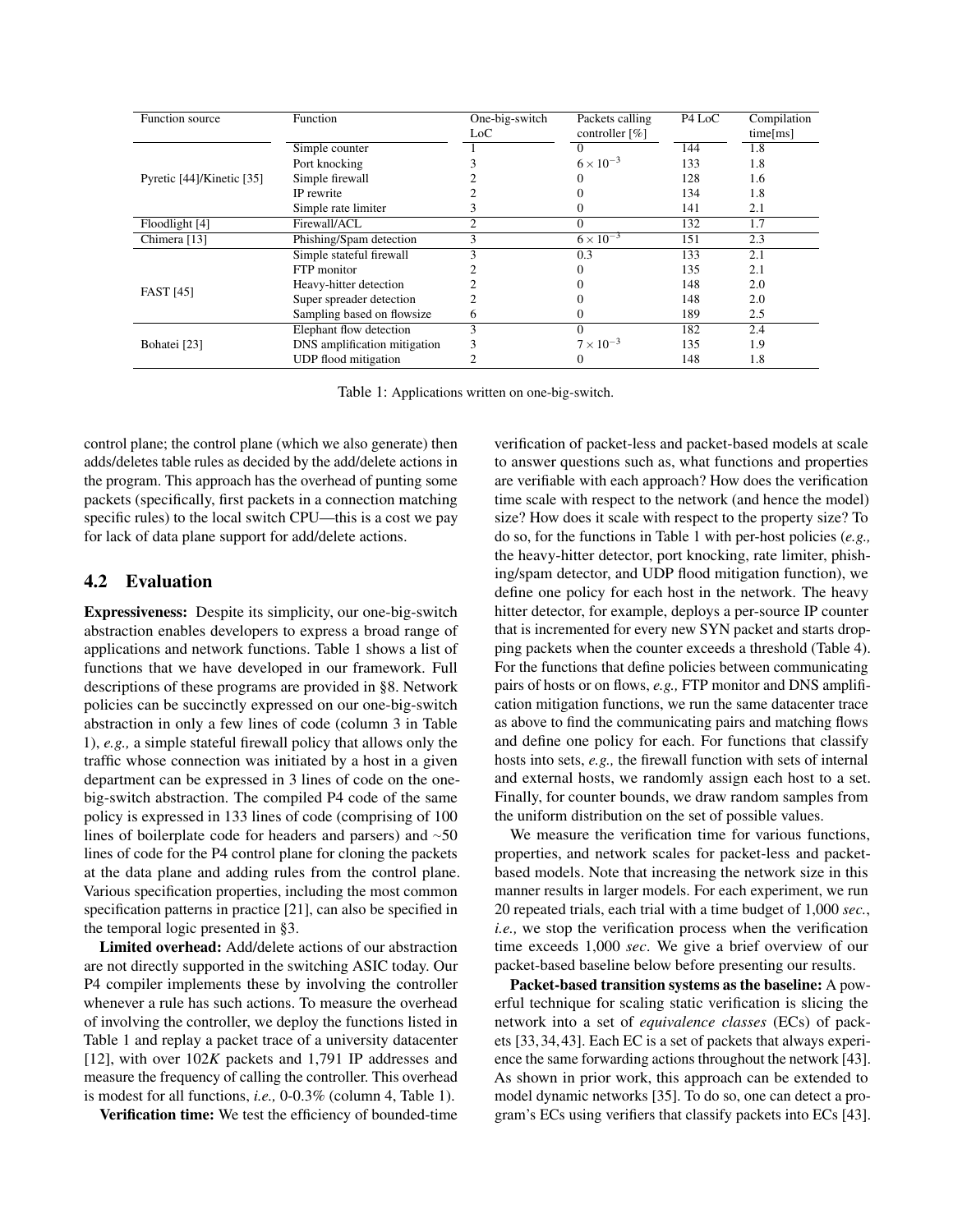| Rule  | Init | Priority | Match                                                  | Action |
|-------|------|----------|--------------------------------------------------------|--------|
| $R_0$ | true | 100      | (protocol=UDP) & (source IP=A) & $(c_0 < X)$           | send() |
|       | true | 100      | (protocol=UDP) & (source IP=A) & $(X \leq c_0 \leq m)$ | drop() |

Table 2: A UDP flood mitigation function.

Alternatively, and similar to Kinetic [35], the programmer may be tasked with providing ECs and their transition systems.

In the packet-based transition system, each *node* represents a *state* of the network, *i.e.,* the set of ECs in that state. For instance, for the IDPS in Figure 1, in the initial state, two ECs exist in the network:  $EC_0$  that includes all packets destined to *I* and with port number 2222 and  $EC_1$  that includes all remaining packets. *Transitions* are the events that change the state of the network, *e.g.,* receiving packets from the ECs whose forwarding actions update the network's forwarding behavior. In the example above, receiving packets from  $EC_0$  transitions the system into another state in which three different ECs exist:  $EC_2$  that includes all packets from  $I$  that are destined to  $F$ ,  $EC_3$  that includes all packets not included in  $EC_2$  that are sent to *I* with port number 2222, and *EC*<sup>4</sup> that includes all packets not included in  $EC_2$  and  $EC_3$ .

We implement this packet-based model as our baseline. For classifying packets into ECs in this baseline, we use the heuristic developed in VeriFlow [43]. Despite their similarities, the packet-based model and Kinetic [35] have a few key differences: the greater expressiveness of our programming abstraction (*e.g.,* to allow for matching on shared packet counters) increases the difficulty of the verification problem. Plus, in contrast to Kinetic that requires operators to provide the state machine as an input, the packet-based model automatically generates these from the rules written on our one-big-switch abstraction.<sup>7</sup> Thus, despite their conceptual similarities, we refrain from calling our baseline Kinetic.

Our results demonstrate that the packet-less model is faster than the packet-based model for different categories of liveness properties such as "leads-to" (*e.g.,* host *A* sending traffic to host *B* leads to *A* being blocked) and "eventually" (*e.g.,* host *A* is eventually blocked). Figure 5 (a) and (b) show examples for a UDP flood mitigation function (Table 2) which deploys a per-source IP counter that is incremented for every UDP packet and starts dropping packets when the counter exceeds a threshold. Verifying a leads-to property—host *A* sending more packets than a threshold leads to it being blocked—in a network with 100 hosts, for example, is 7.8 $\times$  faster with the packet-less model than the packet-based model (85 vs. 667 *sec.*). In 1,000 *sec.*, the packet-less model verifies a different liveness property, "eventually" (*A* is eventually blocked), for networks that are  $3.5 \times$  larger than those verifiable with the packet-based model (105 hosts *vs.* 30). By reducing the size of the state machine, the packet-less model also improves the ver-



Figure 5: Packet-less verification reduces the verification time of different properties for a flood mitigation function.

ification time for safety properties. Figure 5 (c) and (d) show examples for an "absence" property (host *A* is never reachable) and "universality" (*A* is always reachable), respectively. Similarly, verifying the same liveness and safety properties, *e.g.,* "eventually" and "universality", in a stateful firewall (Table 13) is, respectively,  $3.3 \times$  and  $4.9 \times$  faster with the packetless model than the packet-based model in a 30-host network (figures not shown).

We observe that greater degrees of state sharing across rules (*e.g.,* counters shared by multiple rules) result in slower verification for both approaches, but the performance degradation is more pronounced for the packet-based model, *e.g.,* for a rate limiter (Table 5), in 1,000 *sec.*, we can verify an "eventually" property in networks with up to 90 hosts with the packet-less model (*v.s.* 105-host networks for the UDP flood detection application above), and for networks with at most 15 hosts with the packet-based model (*v.s.* 30 hosts for the UDP flood detection application above). Figure 6 shows the results for a liveness and a safety property for this function. The packet-less model can verify them for network  $6 \times$ larger than the packet-based model, and even for small-scale networks, it is at least two orders of magnitude faster.

In addition to testing the scalability with respect to the network (and consequently the model) size, we also scale properties. Verification time is a function of the size of the transition system and the property formula, *e.g.,* there exists an LTL model-checking algorithm whose running time depends linearly on the size of the transition system and exponentially

 $7$ In Kinetic, a knowledgeable operator can conceivably provide compact state machines, smaller than the packet-based model, and hence experience lower verification times.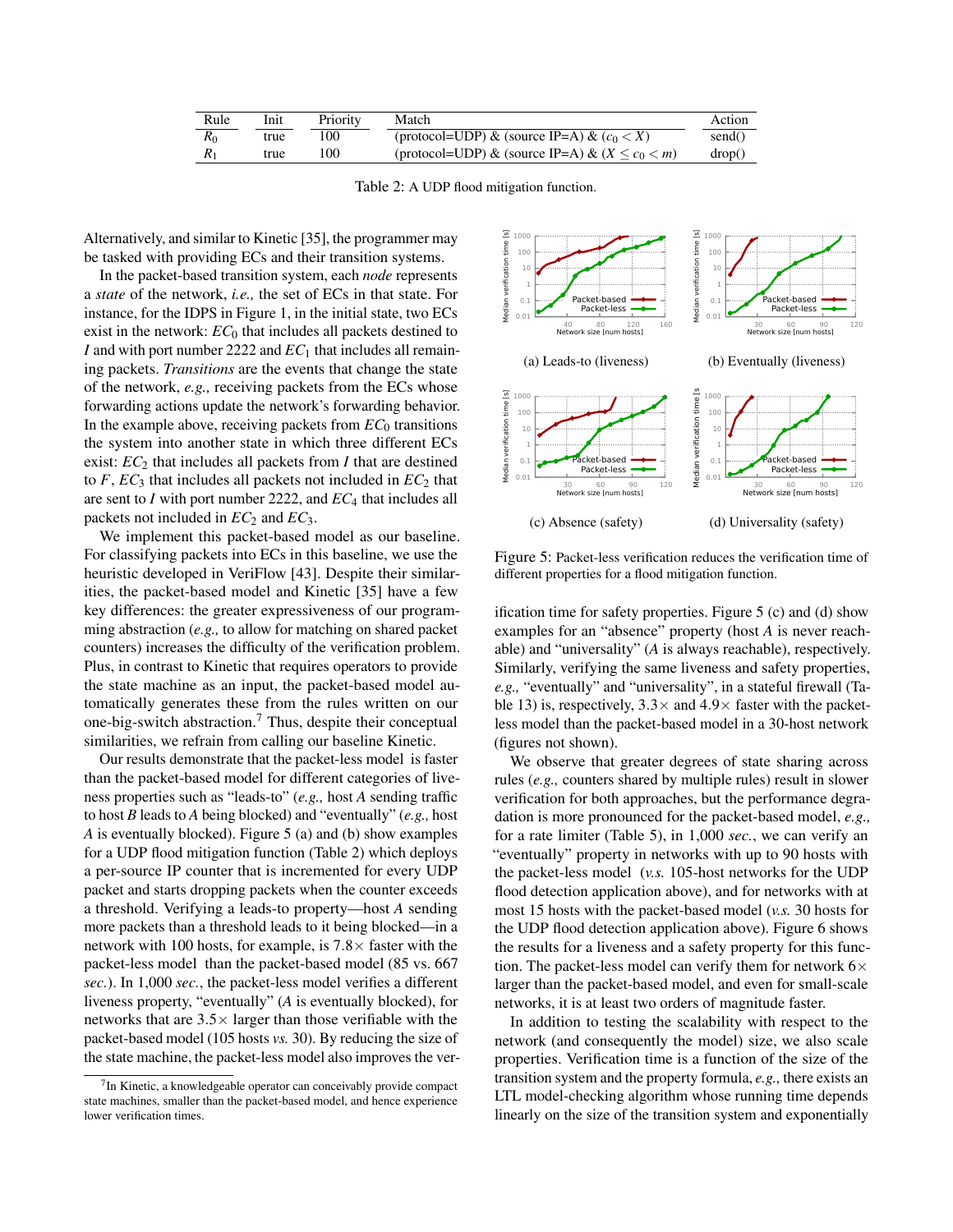| Property                     | LTL specification $[17, 21]$                    | Meaning and example                                                    |
|------------------------------|-------------------------------------------------|------------------------------------------------------------------------|
| Leads-to (a.k.a Response)    | $G(P \to FS)$                                   | P must always be followed by $S$ , a host showing a malicious activity |
|                              |                                                 | must always be followed by the IDPS blocking the host.                 |
| Universality                 | GP                                              | P always holds, e.g., A is always blocked.                             |
| Absence                      | $G \rightarrow P$                               | P never holds, e.g., A can never send traffic to B.                    |
| Eventually (a.k.a Existence) | FP                                              | P eventually happens, $e.g., A can eventually reach B.$                |
| Precedence                   | $FP \rightarrow (\neg P \cup (S \land \neg P))$ | P must always be proceeded by S, e.g., blocking a host must always be  |
|                              |                                                 | proceeded by the host exhibiting some malicious activity.              |

Table 3: List of properties verified.



(a) Packet-less (b) Packet-based Figure 7: The property size does not impact the verification time.

on the length of the LTL formula [20]. Although in practice, the structure size is usually the dominant factor in determining the verification time, in our approach, the size of property formulas can potentially be large and increase the verification time.8 To test the sensitivity of the verification time to the property size, we first construct atomic propositions for reachability of randomly selected (with replacement) hosts, *e.g.,*  $(\text{dst} = A, \text{send}(A))$ . Then, we use logical operations to build formulas of various sizes out of these atomic propositions, as explained in §3, *e.g.*,  $(\text{dst}=\text{A}, \text{send}(\text{A})) \wedge (\text{dst}=\text{B}, \text{send}(\text{B}))$ for a property with size 2. Finally, we use these assertions to construct the liveness and safety properties listed in Table 3. We observe that scaling the property size does not affect the verification time of either approach. For the same UDP flood mitigation function as above, in a network with 200 hosts, changing the property size from 1 to 200, results in a standard deviation of less than 7.2. This holds even for smaller networks where the relative impact of the property size is expected to be greater. Figure 7 shows two examples for verifying  $F(\Lambda_{h\in S}(\text{dst}=h,\text{send}(h)), i.e.,$  eventually, all the hosts in the set *S* will become reachable, for small networks with 10, 20, and 100 hosts.

# 5 Related Work

Static network verifiers [33,34,39,42,43,61] verify various aspects of reachability invariants such as loop-freedom and lack of blackholes on a snapshot of the network. More recently, reachability verification and enforcement techniques are extended to incorporate degrees of dynamism [10, 22, 26, 40, 48, 60], *e.g.,* with failures and policy changes [26, 27, 29, 31, 38, 52], with mutable data planes [48], and with focusing on controllers instead of snapshots of the data plane [10, 11, 22, 60]. However, the targeted properties in all these proposals are safety invariants such as reachability and loop-freedom. Our focus on verifying a computationally more complex category of properties (liveness) drives our novel packet-less model, which is distinct from prior models. Plus, some of the assumptions in prior work restrict the set of network functions that they can verify. VMN, for example, models network functions in which (a) flows are independent, and (b) forwarding is not affected by transaction orderings. We find that many crucial network functions such as IDPS and Trojans detectors [16] do not possess those properties.

We share the goal of designing verifiable programming languages with VeriCon [9], FlowLog [46], and Kinetic [35], but since our programs are compiled to P4 programs (instead of the OpenFlow rules that VeriCon's CSDN language, FlowLog, and Kinetic programs are compiled to), we are able to express programs that these frameworks cannot, *e.g.,* programs with multiple rules that share counters. Plus, VeriCon's use of firstorder logic makes it infeasible to specify dynamic properties such as liveness. Finally, VeriCon, FlowLog, and Kinetic are packet-based. Kinetic, for example, extends the Pyretic controller [44] to add support for the verification of dynamic networks based on packet equivalent classes [35]. In Kinetic, the programmer needs to specify "located packet equivalence classes" (LPECs), maximal regions of the flow space (*e.g.,* packets with a given source IP) that experience the same forwarding behavior in each state, and their associated finite state machines (FSMs) that encode the handling of LPECs. We show experimentally and theoretically that compared to packet-based approaches deployed in these proposals, our packet-less approach results in faster verification.

Many recent projects in network verification leverage classical concepts of model checking to control the state explo-

<sup>8</sup>Recall that in a packet-less model, we also need to express properties in terms of Boolean formulas on rules (§3.3.2).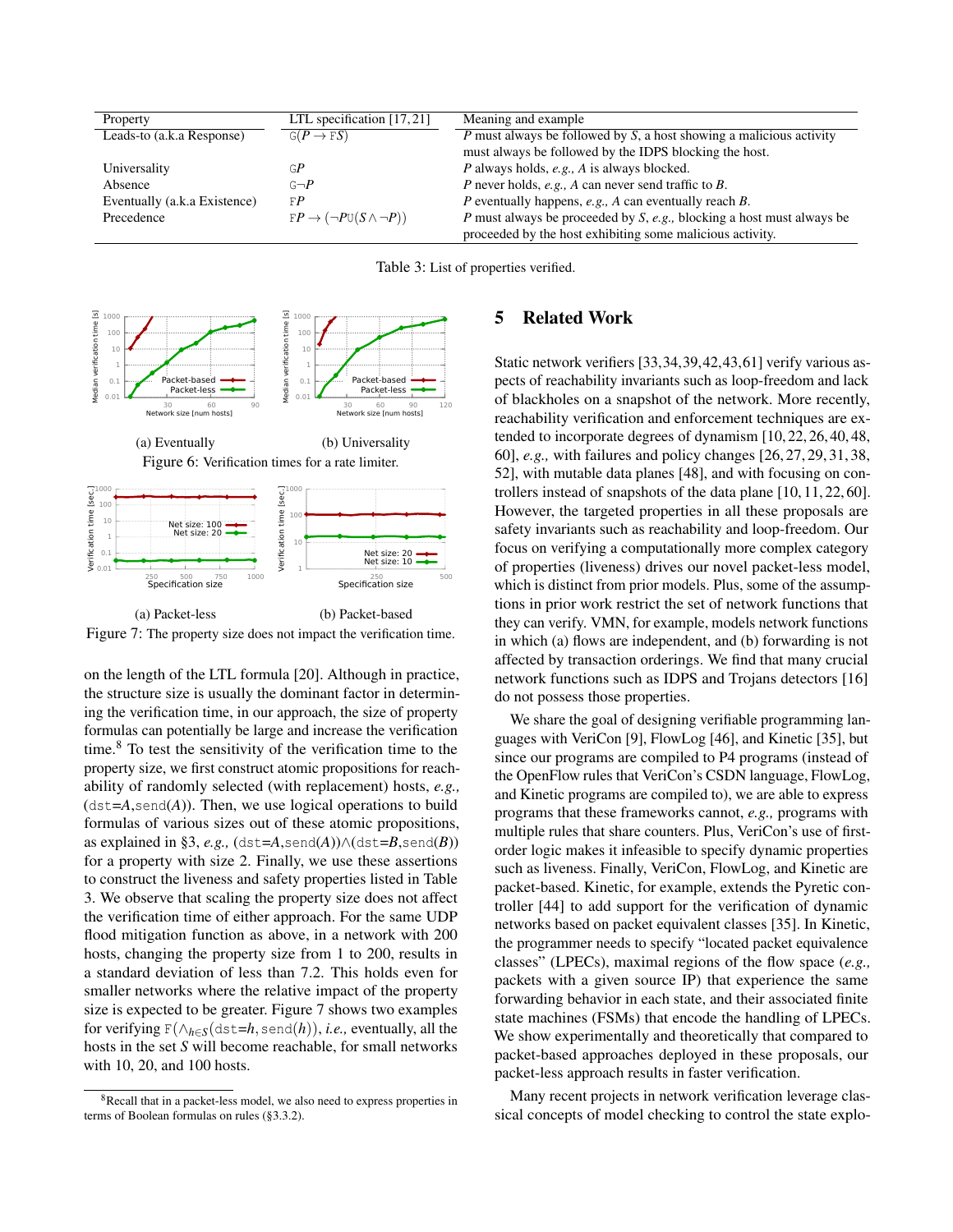| Rule  | Init | Priority | Match                                                    | Action |
|-------|------|----------|----------------------------------------------------------|--------|
| $R_0$ | true | 100      | (TCP flag=SYN) & (source IP=A) & ( $0 \leq c_0 \leq X$ ) | send() |
|       | true | 100      | (TCP flag=SYN) & (source IP=A) & ( $X \leq c_0 \leq m$ ) | drop() |

Table 4: A heavy-hitter detection function.

| Rule           | Init. | Priority | Match                                  | Action         |
|----------------|-------|----------|----------------------------------------|----------------|
| $R_0$          | true  | 100      | (source IP=A) & $(0 \leq c_0 < v_1)$   | $send(port=1)$ |
| $R_1$          | true  | 100      | (source IP=A) & $(v_1 \leq c_0 > v_2)$ | $send(port=2)$ |
| R <sub>2</sub> | true  | 100      | (source IP=A) & $(v_2 < c_0 < v_3)$    | $send(port=3)$ |
| $R_3$          | true  | 100      | (source IP=A) & $(v_3 < c_0 < v_4)$    | $send(port=4)$ |
| $R_4$          | true  | 100      | (source IP=A) & ( $v_4 < c_0 < v_5$ )  | $send(port=5)$ |
| R5             | true  | 100      | (source IP=A) & $(v_5 < c_0 < m)$      | drop()         |

Table 5: A simple rate limiter.

sion challenge in verifying dynamic systems such as slicing [48, 50], symbolic execution [48, 57, 63], and abstraction refinement [53]. Our work shares similarities with these in terms of the high-level techniques for scaling verification (*e.g.,* we also use symbolic modeling and abstraction). As our targeted properties (liveness vs. safety invariants) are different, however, our application of these techniques diverges from existing works, *e.g.,* we deploy symbolic representation not to abstract packet header fields (as NoD does for verifying reachability invariants in dynamic networks [40]), but to abstract away packets altogether. Works on verifying networks via testing [24] and simulations [25, 51] are complementary to our approach. Via applying model checking, we strive to provide a fully *automatic* verifier that, unlike testing and simulation, searches the state space of our abstraction *exhaustively*.

# 6 Limitations and Future Work

The focus of our work is on functional correctness; this leaves out large sets of functions and properties, including those focused on path and traffic engineering properties (is a path congested? is the load balanced across multi-paths? *etc.*). Our one-big-switch abstraction is not suited for programming such functions. Plus, while a familiar abstraction to operators, the one-big-switch abstraction is relatively low-level. An interesting direction for future research is developing higher-level abstractions amenable to efficient liveness verification.

Our verifier is not a "full-stack" one; it is not designed to verify low-level properties such as memory safety and crash freedom that tools such as Vigor [62] and VigNAT  $[63]$ <sup>9</sup> can verify and does not verify the compiled P4 code. Consequently, tools such as compiler verifiers (such as p4v [39]), P4 debuggers (*e.g.,* Vera [56])), and testers are still essential to guarantee the faithful implementation of our verified

abstractions, *e.g.,* to detect and debug switch firmware and P4 compiler bugs. Finally, while our packet-less modeling improves the verification time compared to a packet-based model and enables the verification of complex properties such as liveness ones, the absolute verification times remain high for large-scale networks (note the logarithmic scale in figures). Further reducing the verification complexity of stateful functions remains an open challenge.

### 7 Conclusion

Modern networks rely on a variety of stateful network functions to implement rich policies. Correct operation of such networks relies on ensuring that they support key liveness properties. Unfortunately, despite exciting recent work on network verification, no existing approach is practical for, or applicable to, validating liveness. We take a top-down approach to this problem by first designing a new programming model built with verification in mind. It offers natural extensions to the convenient one-big-switch abstraction and allows decomposition of different network functions. We develop a novel encoding of these programs under dynamic events such as network state changes using Boolean formulas that can capture rich semantics (*e.g.,* counters) while also ensuring that the encoding remains bounded-size and amenable to fast liveness verification. We develop a compiler that translates our programs into those runnable on modern hardware. Our evaluation shows that the programming model can succinctly express a variety of functions, our compilation is fast, our encoding is compact and orders of magnitude more scalable to verify than naive encodings, *i.e.,* it results in substantial verification speedup.

Acknowledgments: We thank our shepherd, Meg Walraed-Sullivan, Nate Foster, Loris D'Antoni, Aws Albarghouthi, and the anonymous reviewers for their valuable comments. We gratefully acknowledge the support of the National Science Foundation through grant CNS 1910821.

 $9$ VigNAT [63] partitions programs into stateful and stateless components. While the stateless component is verified automatically via applying symbolic model checking, the verification of the stateful part is done via theorem proving and requires human assistance. In Vigor [62], the function code that cannot be symbolically executed is stored in a specialized library and verified by experts using theorem proving (*i.e.,* writing proofs).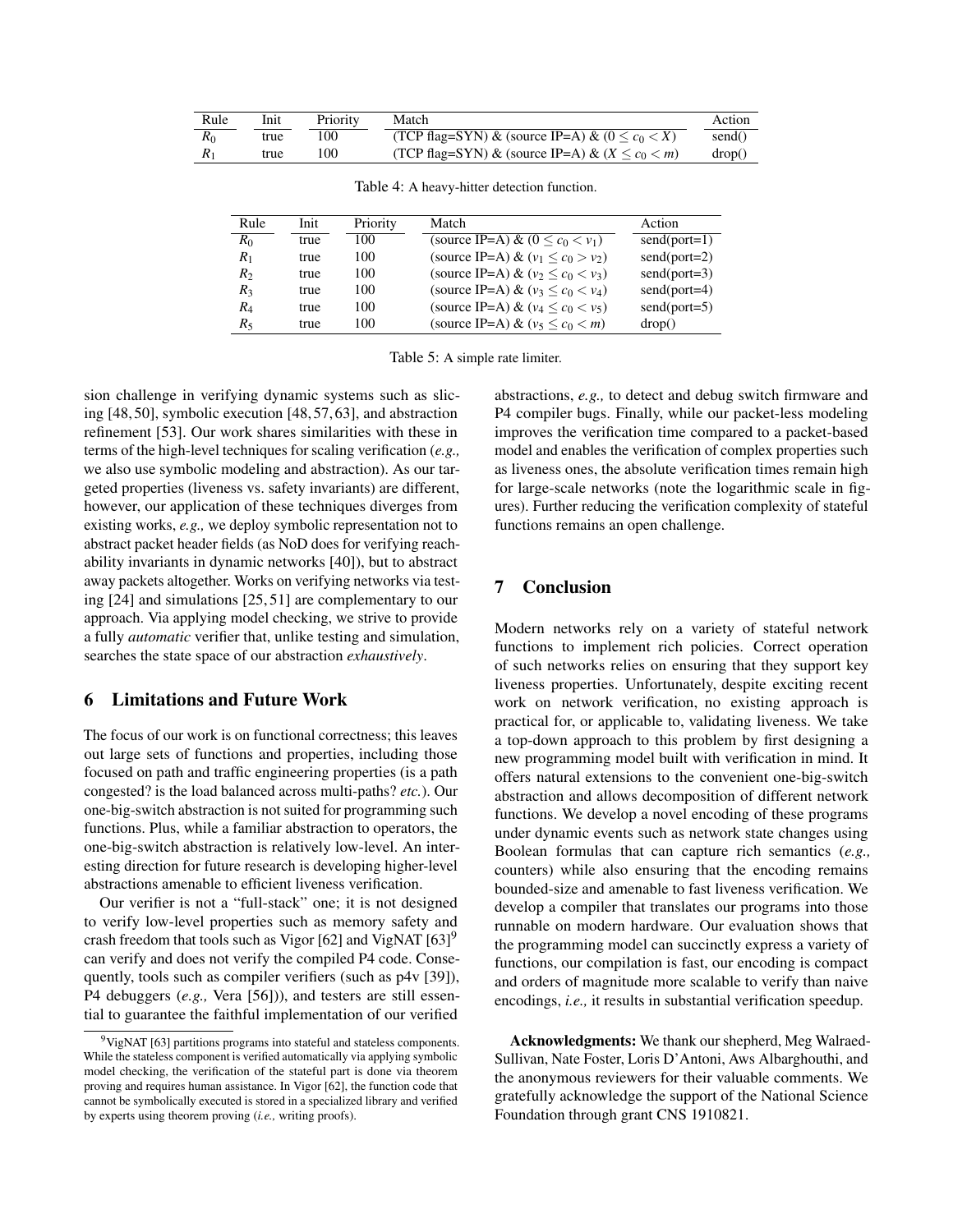# References

- [1] Floodlight forwarding module. https://floodlight.atlassian. net/wiki/spaces/floodlightcontroller/pages/9142336/ Forwarding.
- [2] OpenFlow. openflow.org.
- [3] P4 behavioral model repository. https://github.com/p4lang/ behavioral-model.
- [4] Project Floodlight. http://www.projectfloodlight.org/ floodlight/.
- [5] AL-SHABIBI, A., DE LEENHEER, M., GEROLA, M., KOSHIBE, A., PARULKAR, G., SALVADORI, E., AND SNOW, B. OpenVirteX: Make your virtual SDNs programmable. In *HotSDN* (2014).
- [6] ALPERN, B., AND SCHNEIDER, F. B. Recognizing safety and liveness. *Distributed Computing 2*, 3 (1987).
- [7] ARASHLOO, M. T., KORAL, Y., GREENBERG, M., REXFORD, J., AND WALKER, D. SNAP: Stateful network-wide abstractions for packet processing. In *SIGCOMM* (2016).
- [8] BAIER, C., AND KATOEN, J.-P. *Principles of model checking*. 2008.
- [9] BALL, T., BJØRNER, N., GEMBER, A., ITZHAKY, S., KARBYSHEV, A., SAGIV, M., SCHAPIRA, M., AND VALADARSKY, A. VeriCon: Towards verifying controller programs in software-defined networks. In *Sigplan Notices* (2014), vol. 49.
- [10] BECKETT, R., GUPTA, A., MAHAJAN, R., AND WALKER, D. A general approach to network configuration verification. In *SIGCOMM* (2017).
- [11] BECKETT, R., GUPTA, A., MAHAJAN, R., AND WALKER, D. Control plane compression. In *SIGCOMM* (2018).
- [12] BENSON, T., AKELLA, A., AND MALTZ, D. A. Network traffic characteristics of data centers in the wild. In *IMC* (2010).
- [13] BORDERS, K., SPRINGER, J., AND BURNSIDE, M. Chimera: A declarative language for streaming network traffic analysis. In *USENIX Security Symposium* (2012).
- [14] BOSSHART, P., DALY, D., GIBB, G., IZZARD, M., MCKEOWN, N., REXFORD, J., SCHLESINGER, C., TALAYCO, D., VAHDAT, A., VARGHESE, G., ET AL. P4: Programming protocol-independent packet processors. *SIGCOMM CCR 44*, 3 (2014), 87–95.
- [15] BURCH, J. R., CLARKE, E. M., MCMILLAN, K. L., DILL, D. L., AND HWANG, L. J. Symbolic model checking: 10ˆ20 states and beyond. *Inf. Comput. 98*, 2 (1992).
- [16] CARLI, L. D., SOMMER, R., AND JHA, S. Beyond pattern matching: A concurrency model for stateful deep packet inspection. In *CCS* (2014).
- [17] CHECHIK, M., AND PAUN, D. O. Events in property patterns. In *SPIN* (1999).
- [18] CIMATTI, A., CLARKE, E. M., GIUNCHIGLIA, F., AND ROVERI, M. NUSMV: A new symbolic model verifier. In *CAV* (1999).
- [19] CLARKE, E. M., GRUMBERG, O., AND PELED, D. *Model Checking*. MIT press, 1999.
- [20] CLARKE, E. M., HENZINGER, T. A., VEITH, H., AND BLOEM, R. P. *Handbook of model checking*. 2016.
- [21] DWYER, M. B., AVRUNIN, G. S., AND CORBETT, J. C. Patterns in property specifications for finite-state verification. In *International Conference on Software Engineering* (1999).
- [22] FAYAZ, S. K., SHARMA, T., FOGEL, A., MAHAJAN, R., MILLSTEIN, T. D., SEKAR, V., AND VARGHESE, G. Efficient network reachability analysis using a succinct control plane representation. In *OSDI* (2016).
- [23] FAYAZ, S. K., TOBIOKA, Y., SEKAR, V., AND BAILEY, M. Bohatei: Flexible and elastic DDoS defense. In *USENIX Security Symposium* (2015).
- [24] FAYAZ, S. K., YU, T., TOBIOKA, Y., CHAKI, S., AND SEKAR, V. BUZZ: Testing context-dependent policies in stateful networks. In *NSDI* (2016).
- [25] FOGEL, A., FUNG, S., PEDROSA, L., WALRAED-SULLIVAN, M., GOVINDAN, R., MAHAJAN, R., AND MILLSTEIN, T. D. A general approach to network configuration analysis. In *NSDI* (2015).
- [26] GEMBER-JACOBSON, A., VISWANATHAN, R., AKELLA, A., AND MAHAJAN, R. Fast control plane analysis using an abstract representation. In *SIGCOMM* (2016).
- [27] GHORBANI, S., AND CAESAR, M. Walk the line: Consistent network updates with bandwidth guarantees. In *HotSDN* (2012).
- [28] GHORBANI, S., SCHLESINGER, C., MONACO, M., KELLER, E., CAE-SAR, M., REXFORD, J., AND WALKER, D. Transparent, live migration of a software-defined network. In *SoCC* (2014).
- [29] HONG, C.-Y., KANDULA, S., MAHAJAN, R., ZHANG, M., GILL, V., NANDURI, M., AND WATTENHOFER, R. Achieving high utilization with software-driven WAN. In *SIGCOMM* (2013).
- [30] JAYARAMAN, K., BJØRNER, N., PADHYE, J., AGRAWAL, A., BHAR-GAVA, A., BISSONNETTE, P.-A. C., FOSTER, S., HELWER, A., KAS-TEN, M., LEE, I., ET AL. Validating datacenters at scale. In *SIGCOMM* (2019).
- [31] JOHN, J. P., KATZ-BASSETT, E., KRISHNAMURTHY, A., ANDERSON, T., AND VENKATARAMANI, A. Consensus routing: The Internet as a distributed system. In *NSDI* (2008).
- [32] KANG, N., LIU, Z., REXFORD, J., AND WALKER, D. Optimizing the one big switch abstraction in software defined networks. In *CoNEXT* (2013).
- [33] KAZEMIAN, P., CHAN, M., ZENG, H., VARGHESE, G., MCKEOWN, N., AND WHYTE, S. Real time network policy checking using header space analysis. In *NSDI* (2013).
- [34] KAZEMIAN, P., VARGHESE, G., AND MCKEOWN, N. Header space analysis: Static checking for networks. In *NSDI* (2012).
- [35] KIM, H., REICH, J., GUPTA, A., SHAHBAZ, M., FEAMSTER, N., AND CLARK, R. J. Kinetic: Verifiable dynamic network control. In *NSDI* (2015).
- [36] KOPONEN, T., AMIDON, K., BALLAND, P., CASADO, M., CHANDA, A., FULTON, B., GANICHEV, I., GROSS, J., INGRAM, P., JACKSON, E. J., ET AL. Network virtualization in multi-tenant datacenters. In *NSDI* (2014).
- [37] LAMPORT, L. What good is temporal logic? In *IFIP congress* (1983), vol. 83.
- [38] LIU, H. H., WU, X., ZHANG, M., YUAN, L., WATTENHOFER, R., AND MALTZ, D. zUpdate: Updating data center networks with zero loss. In *SIGCOMM* (2013).
- [39] LIU, J., HALLAHAN, W., SCHLESINGER, C., SHARIF, M., LEE, J., SOULÉ, R., WANG, H., CAŞCAVAL, C., MCKEOWN, N., AND FOS-TER, N. P4v: Practical verification for programmable data planes. In *SIGCOMM* (2018).
- [40] LOPES, N. P., BJØRNER, N., GODEFROID, P., JAYARAMAN, K., AND VARGHESE, G. Checking beliefs in dynamic networks. In *NSDI* (2015).
- [41] LUDWIG, A., ROST, M., FOUCARD, D., AND SCHMID, S. Good network updates for bad packets: Waypoint enforcement beyond destination-based routing policies. In *HotNets* (2014).
- [42] MAI, H., KHURSHID, A., AGARWAL, R., CAESAR, M., GODFREY, P., AND KING, S. T. Debugging the data plane with Anteater. In *SIGCOMM* (2011).
- [43] MAI, H., KHURSHID, A., AGARWAL, R., CAESAR, M., GODFREY, P., AND KING, S. T. VeriFlow: Verifying network-wide invariants in real time. In *NSDI* (2013).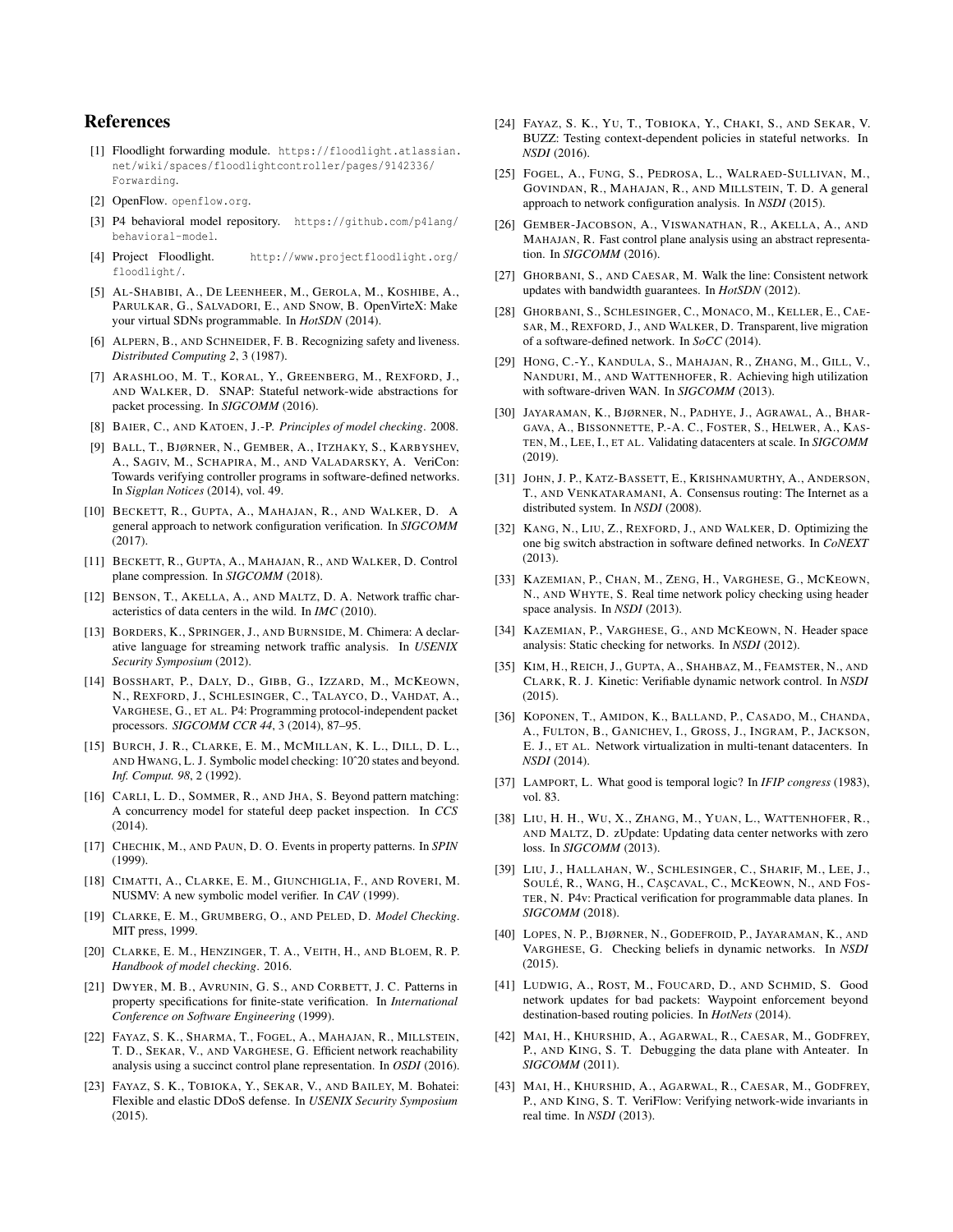- [44] MONSANTO, C., REICH, J., FOSTER, N., REXFORD, J., AND WALKER, D. Composing software defined networks. In *NSDI* (2013).
- [45] MOSHREF, M., BHARGAVA, A., GUPTA, A., YU, M., AND GOVIN-DAN, R. Flow-level state transition as a new switch primitive for SDN. In *HotSDN* (2014).
- [46] NELSON, T., FERGUSON, A. D., SCHEER, M. J., AND KRISHNA-MURTHI, S. Tierless programming and reasoning for software-defined networks. In *NSDI* (2014).
- [47] OWICKI, S., AND LAMPORT, L. Proving liveness properties of concurrent programs. *TOPLAS 4*, 3 (1982).
- [48] PANDA, A., LAHAV, O., ARGYRAKI, K. J., SAGIV, M., AND SHENKER, S. Verifying reachability in networks with mutable datapaths. In *NSDI* (2017).
- [49] PFAFF, B., PETTIT, J., KOPONEN, T., JACKSON, E. J., ZHOU, A., RAJAHALME, J., GROSS, J., WANG, A., STRINGER, J., SHELAR, P., ET AL. The design and implementation of Open vSwitch. In *NSDI* (2015).
- [50] PLOTKIN, G. D., BJØRNER, N., LOPES, N. P., RYBALCHENKO, A., AND VARGHESE, G. Scaling network verification using symmetry and surgery. In *SIGPLAN Notices* (2016).
- [51] QUOITIN, B., AND UHLIG, S. Modeling the routing of an autonomous system with C-BGP. *IEEE Network 19*, 6 (2005).
- [52] REITBLATT, M., FOSTER, N., REXFORD, J., SCHLESINGER, C., AND WALKER, D. Abstractions for network update. In *SIGCOMM* (2012).
- [53] RYZHYK, L., BJØRNER, N., CANINI, M., JEANNIN, J.-B., SCHLESINGER, C., TERRY, D. B., AND VARGHESE, G. Correct by construction networks using stepwise refinement. In *NSDI* (2017).
- [54] SIVARAMAN, A., CHEUNG, A., BUDIU, M., KIM, C., ALIZADEH, M., BALAKRISHNAN, H., VARGHESE, G., MCKEOWN, N., AND LICK-ING, S. Packet transactions: High-Level programming for line-rate switches. In *SIGCOMM* (2016).
- [55] SIVARAMAN, A., KIM, C., KRISHNAMOORTHY, R., DIXIT, A., AND BUDIU, M. DC.P4: Programming the forwarding plane of a data-center switch. In *SOSR* (2015).
- [56] STOENESCU, R., DUMITRESCU, D., POPOVICI, M., NEGREANU, L., AND RAICIU, C. Debugging P4 programs with Vera. In *SIGCOMM* (2018).
- [57] STOENESCU, R., POPOVICI, M., NEGREANU, L., AND RAICIU, C. Symnet: Scalable symbolic execution for modern networks. In *SIG-COMM* (2016).
- [58] SUBRAMANIAN, K., D'ANTONI, L., AND AKELLA, A. Genesis: Synthesizing forwarding tables in multi-tenant networks. In *POPL* (2017).
- [59] VOELLMY, A., WANG, J., YANG, Y. R., FORD, B., AND HUDAK, P. Maple: Simplifying SDN programming using algorithmic policies. In *SIGCOMM* (2013).
- [60] WEITZ, K., WOOS, D., TORLAK, E., ERNST, M. D., KRISHNA-MURTHY, A., AND TATLOCK, Z. Bagpipe: Verified BGP configuration checking. In *OOPSLA* (2016).
- [61] XIE, G. G., ZHAN, J., MALTZ, D. A., ZHANG, H., GREENBERG, A., HJALMTYSSON, G., AND REXFORD, J. On static reachability analysis of IP networks. In *INFOCOM* (2005).
- [62] ZAOSTROVNYKH, A., PIRELLI, S., IYER, R., RIZZO, M., PEDROSA, L., ARGYRAKI, K., AND CANDEA, G. Verifying software network functions with no verification expertise. In *SOSP* (2019).
- [63] ZAOSTROVNYKH, A., PIRELLI, S., PEDROSA, L., ARGYRAKI, K., AND CANDEA, G. A formally verified NAT. In *SIGCOMM* (2017).

# 8 Appendix

Table 1 lists the functions that can be represented in our language. Below we write these functions on our one-bigswitch abstraction.

Simple counter: A packet counter for every source, destination IP address pair (Table 6).

Port knocking: Open a certain port O by attempting to open a connection on a prespecified closed port *K* (Table 7).

Simple firewall: Allows traffic between certain source, destination MAC addresses (Table 8).

IP rewrite: Rewrite IP address of all traffic coming from and directed to a particular IP address (Table 9).

Simple rate limiter: There are multiple implementations of this function. The first example (Table 5) assumes different ports are capable of sending traffic at different rates. It uses per-source IP counters to decide the traffic rate.

The second example (Table 10) uses counters on subsets of traffic to decide what traffic will be forwarded normally, redirected to a rate limiter, or dropped.

Firewall/ACL: Allows or Blocks traffic based on certain packet fields (Table 11).

Phishing/Spam detection: A per-MTA (Mail Transfer Agent) counter to detect MTAs that send a large amount of mail (Table 12).

Simple stateful firewall: A firewall that allows only the traffic whose connection was initiated by a host in *I*, where *I* is the set of departmental addresses (Table 13).

FTP monitor: Allows traffic on data port only if it received a signal on the control port (Table 14).

Heavy-hitter detection: A per-source IP counter that is incremented for every new SYN. It starts dropping packets when the counter exceeds a threshold value (Table 4).

Super spreader detection: Similar to heavy-hitter detection, the counter is incremented for every SYN. But it is also decremented for every FIN.

Sampling based on the flow size: This can be done using two tables. The first table (Table 15) uses counters to classify the flow size into three categories - small, medium, and large. It adds this metadata information into the packet (*e.g.,* using the QoS field). The second table (Table 16) samples packets based on its flow size, using its own counters.

Elephant flow detection: This is similar to sampling based on flow size, where flows of large size are elephant flows.

DNS amplification mitigation: Allows DNS reply (source port=53) to a particular IP only if it receives a DNS request/query from that IP (Table 17).

UDP flood mitigation: A per-source IP counter that is incremented for every UDP packet. It starts dropping packets when the counter exceeds a threshold value (Table 2).

Application chaining: Our language can represent nonlinear chaining of applications. For example, consider a system that wants to rate-limit phishing and heavy-hitter traffic. This can be represented in our language using three tables.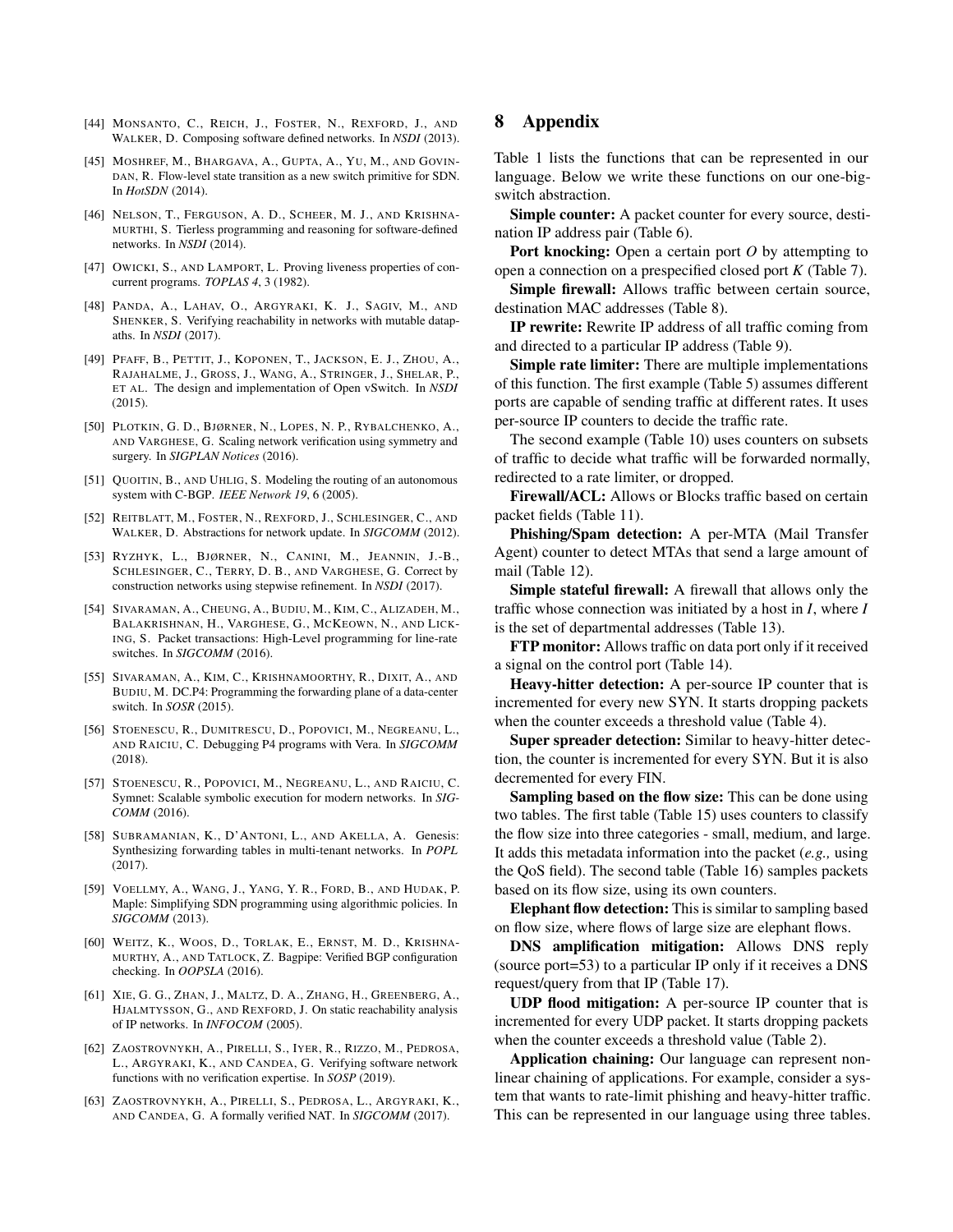| Rule | Inıt | Priority | Match                                                  |        |
|------|------|----------|--------------------------------------------------------|--------|
|      | true | -00      | (source IP=A) & (destination IP=B) & ( $0 < c_0 < m$ ) | send() |

Table 6: Simple counter.

| Rule    | Init  | Priority       | Match                                         | Action               |
|---------|-------|----------------|-----------------------------------------------|----------------------|
| $R_0$   | true  | 100            | (source MAC=M) $\&$ (destination port=K)      | $add(R_1), add(R_2)$ |
| $R_1$   | false | .00            | (source MAC=M) $\&$ (destination port=O)      | send()               |
| $R_{2}$ | false | 0 <sup>0</sup> | (destination MAC=M) $\&$ (destination port=O) | send()               |

|  |  | Table 7: Port knocking. |
|--|--|-------------------------|
|--|--|-------------------------|

| Rule  | Init | Priority | Match                                   | Action |
|-------|------|----------|-----------------------------------------|--------|
| $R_0$ | true | 100      | (source MAC=A) $\&$ (destination MAC=B) | send() |
| $R_1$ | true | '00      | (source MAC=B) $\&$ (destination MAC=A) | send() |

Table 8: Simple firewall.

| Rule  | Init | Priority | Match                 | Action                                             |
|-------|------|----------|-----------------------|----------------------------------------------------|
| $R_0$ | true | 100      | (source $IP=A$ )      | $\text{modify}(\text{source IP=}X), \text{send}()$ |
|       | true | 100      | (destination $IP=X$ ) | modify(destination IP=A), send()                   |

Table 9: IP rewrite.

| Rule           | Init | Priority | Match                                   | Action             |
|----------------|------|----------|-----------------------------------------|--------------------|
| $R_0$          | true | 100      | (source IP=A) & $(0 < c_0 < v_1)$       | send()             |
| $R_1$          | true | 100      | (source IP=A) & $(v_1 < c_0 < v_2)$     | send(rate limiter) |
| R <sub>2</sub> | true | 100      | (source IP=A) & $(v_2 \leq c_0 \leq m)$ | drop()             |

Table 10: Simple rate limiter 2.

| Rule  | Init | Priority | Match                                                                                                                           | Action |
|-------|------|----------|---------------------------------------------------------------------------------------------------------------------------------|--------|
| $R_0$ | true | 100      | (source IP=A1) & (destination IP=B1) & (source MAC=M1) & (destination MAC=N1)<br>& (source port=P1) & (destination port=O1)     | send() |
| $R_1$ | true | 100      | (source IP=A2) & (destination IP=B2) & (source MAC=M2) & (destination MAC=N2)<br>& (source port=P2) & (destination port= $Q2$ ) | drop() |

Table 11: Floodlight firewall/ACL.

| Rule           | Init  | Priority | Match                              | Action                                    |
|----------------|-------|----------|------------------------------------|-------------------------------------------|
| R <sub>0</sub> | true  | 100      | $SMTPMTA=A$                        | $add(R_1), add(R_2), delete(R_0), send()$ |
| $R_1$          | false | 100      | (SMTP.MTA=A) & $0 \leq c_0 \leq X$ | send()                                    |
| $R_{2}$        | false | 100      | (SMTP.MTA=A) & $X \leq c_0 \leq m$ | drop()                                    |

Table 12: Phishing/spam detection.

| Rule    | Init  | Priority | Match                                 | Action                          |
|---------|-------|----------|---------------------------------------|---------------------------------|
| $R_{0}$ | true  | 100      | (source IP=I) & (destination IP=E)    | $add(R_1), delete(R_0), send()$ |
| $R_1$   | false | 100      | (destination IP=I) $\&$ (source IP=E) | send()                          |
| $R_2$   | true  | 50       | source IP=I                           | drop()                          |

Table 13: Simple stateful firewall.

The first table does phishing detection (Table 12), the second one does heavy-hitter detection (Table 4), and third one does rate-limiting (Table 5). The first table sends suspicious traffic to the third table (instead of *drop*()) and normal traffic to the second table (instead of *send*()). The second table sends suspicious traffic to the third table (instead of *drop*()) and forwards